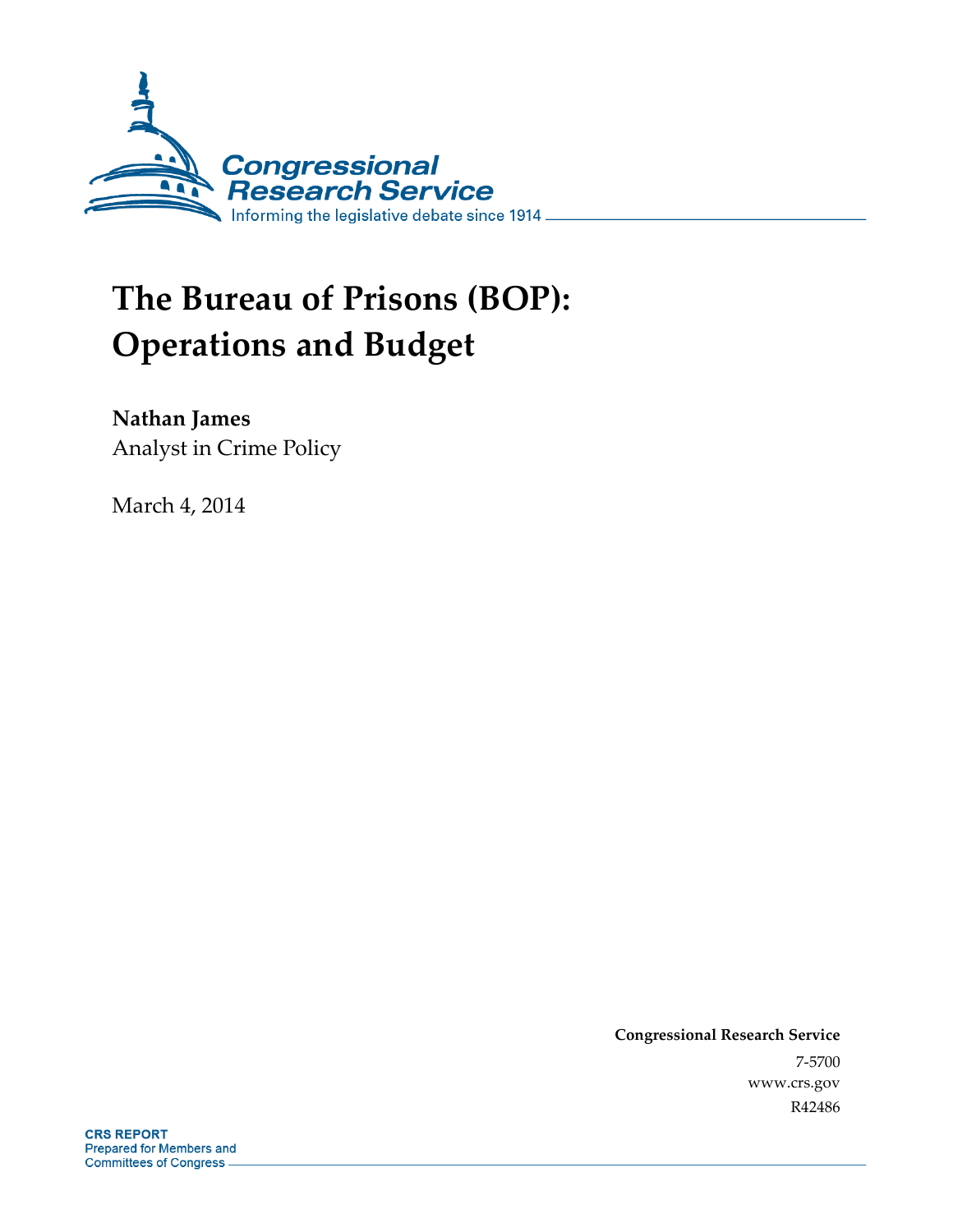### **Summary**

The Bureau of Prisons (BOP) was established in 1930 to house federal inmates, professionalize the prison service, and ensure consistent and centralized administration of the federal prison system. The BOP is the largest correctional agency in the country, in terms of the number of prisoners under its jurisdiction. The BOP must confine any offender convicted and sentenced to a term of imprisonment in a federal court.

All BOP correctional facilities are classified according to one of five different security levels: minimum, low, medium, high, or administrative. An inmate's designation to a particular institution is based primarily on the level of security and supervision the inmate requires; the level of security and staff supervision the institution is able to provide; and the inmate's program needs. All inmates undergo a comprehensive intake screening when they are admitted to a BOP facility. The BOP provides health care for all inmates either through each prison's ambulatory care clinics or by contracting for services through local hospitals. The BOP also provides mental health treatment to inmates who demonstrate a need for it through staff psychologists. The BOP has an established inmate disciplinary system, whereby sanctions are imposed on inmates for committing prohibited acts. An inmate is allowed to request a review of his or her conditions of confinement through the BOP's Administrative Remedy Program. Inmates have access to a variety of rehabilitational programs including education programs, substance abuse treatment, vocational education, and work opportunities. In order to help aid an inmate's transition back into the community, inmates can be placed in a Residential Reentry Center (i.e., a halfway house) for a period of time before their sentence expires.

Changes in federal criminal justice policy since the early 1980s have resulted in a continued increase in the federal prison population. The number of inmates under the BOP's jurisdiction has increased nearly eight-fold (790%) from approximately 24,600 inmates in FY1980 to nearly 219,300 inmates in FY2013. Since FY1980, the federal prison population has increased, on average, by approximately 5,900 inmates each year.

The burgeoning federal prison population has led Congress to increase appropriations for the BOP's operations and infrastructure. In FY1980, Congress appropriated \$330.0 *million* for the BOP. By FY2014, the total appropriation for the BOP reached \$6.859 *billion*. The additional funding for the BOP was necessary to cover the costs of providing services to a growing prison population, expanding prison capacity, and hiring additional staff to manage the expanding federal prison system.

The annual growth in the federal prison population has outstripped the BOP's prison capacity, resulting in overcrowding in the federal prison system. Congress could choose to mitigate some of the issues related to federal prison population growth by appropriating more funding so the BOP could hire additional staff and expand prison capacity to alleviate overcrowding. On the other hand, Congress could also consider ways to reduce the number of inmates held in federal prison by considering alternatives to incarceration, such as increasing good time credit for inmates who participate in certain rehabilitative programs, placing more low-level offenders on community supervision in lieu of incarceration, or reducing mandatory minimum penalties for some offenses.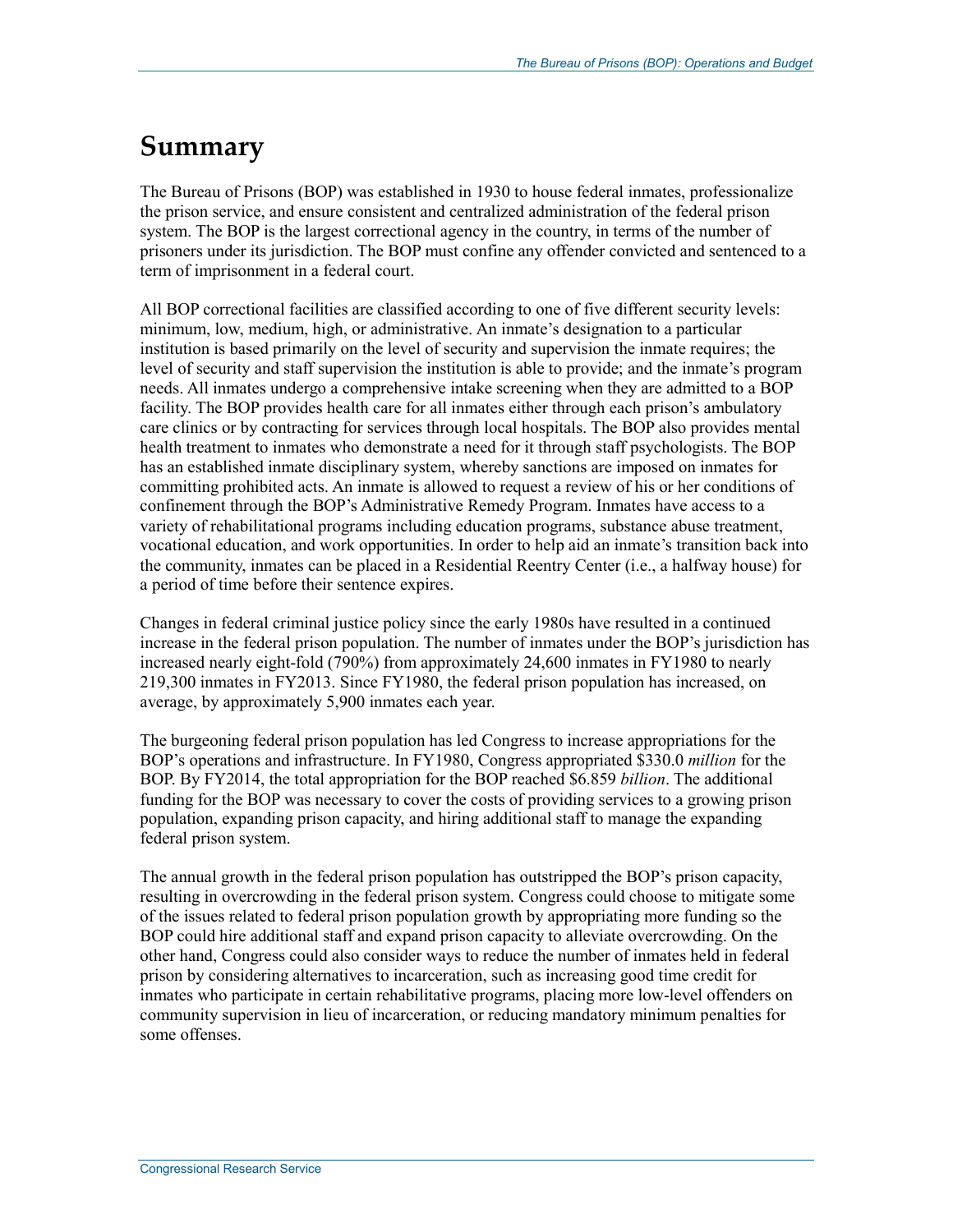## **Contents**

### **Figures**

| Figure 1. Nominal and Inflation-Adjusted Appropriations for the Bureau of Prisons, |  |
|------------------------------------------------------------------------------------|--|
|                                                                                    |  |
|                                                                                    |  |

### **Tables**

### **Contacts**

|--|--|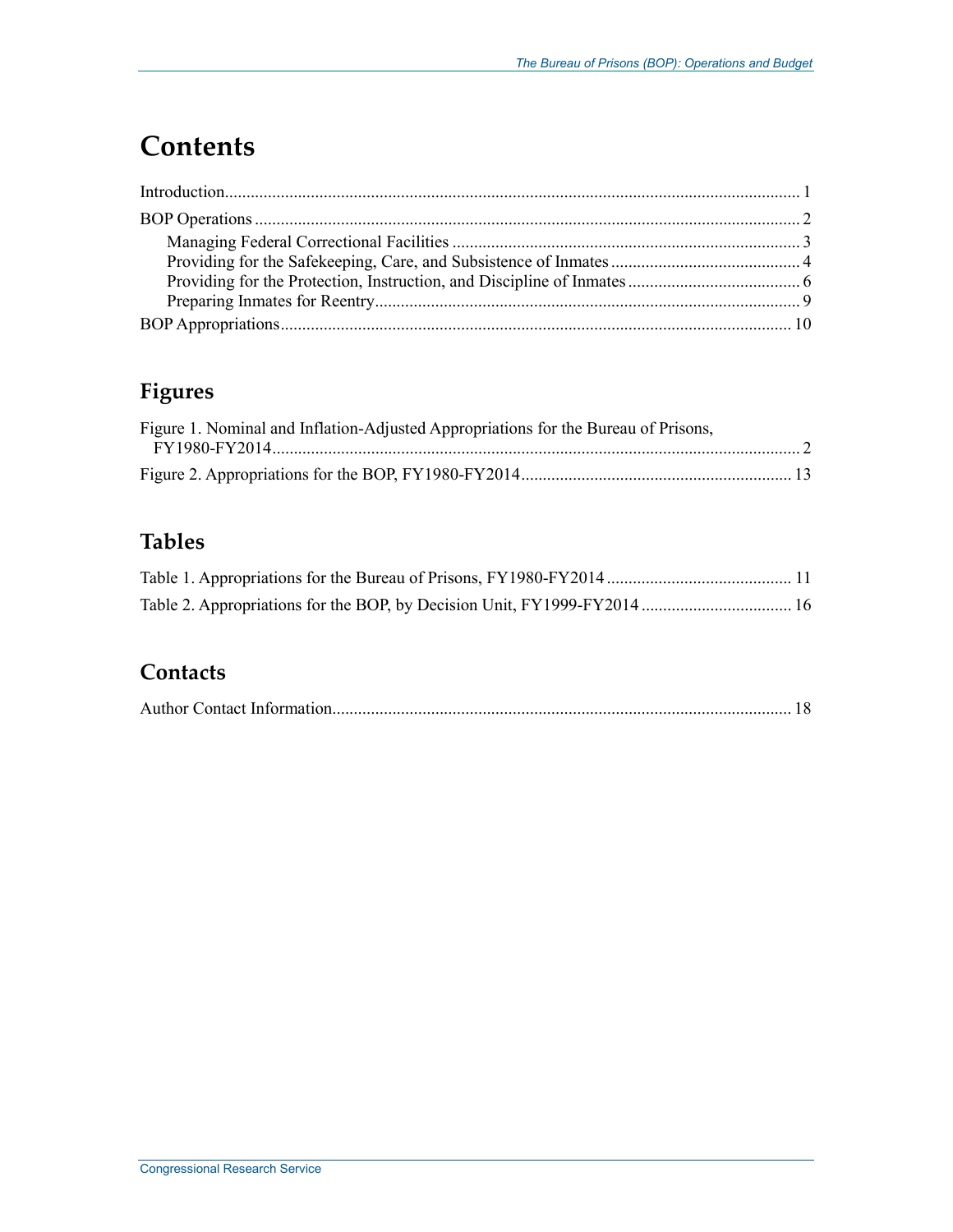### **Introduction**

The Bureau of Prisons (BOP) is the largest correctional agency in the country, in terms of the number of prisoners under its jurisdiction.<sup>1</sup> The BOP must confine any offender convicted and sentenced to a term of imprisonment in a federal court.

Changes in federal criminal justice policy since the early 1980s—enforcing a growing number of federal crimes, replacing indeterminate sentencing with a determinate sentencing structure through sentencing guidelines, and increasing the number of federal offenses subject to mandatory minimum sentences—have led to continued rapid growth in the federal prison population. The number of inmates under the BOP's jurisdiction has increased from approximately 24,600 inmates in FY1980 to nearly 219,300 inmates in FY2013. Since FY1980, the federal prison population has increased, on average, by approximately 5,900 inmates each year.

The burgeoning federal prison population has led Congress to increase appropriations for the BOP's operations and infrastructure. In FY1980, Congress appropriated \$330.0 *million* for the BOP; by FY2014, the total appropriation for the BOP reached \$6.859 *billion* (see **Figure 1**). Even after adjusting for inflation, the BOP's budget increased by nearly \$173.2 million per year between FY1980 and FY2014.<sup>2</sup>

The annual growth in the federal prison population has outstripped the BOP's current capacity, resulting in overcrowding in the federal prison system. The BOP reports that at the end of FY2013, the federal prison system was operating at 36% over rated capacity.<sup>3</sup> Congress could choose to mitigate some issues related to federal prison population growth by appropriating more funding so the BOP could hire additional staff and expand prison capacity to alleviate overcrowding. On the other hand, Congress could also consider ways to reduce the number of inmates held in federal prison by considering alternatives to incarceration, such as increasing good time credit for inmates who participate in certain rehabilitative programs, placing more lowlevel offenders on community supervision in lieu of incarceration, or reducing mandatory minimum penalties for some offenses.

This report provides an overview of how the BOP manages the growing federal prison population and examines the BOP's appropriations since FY1980.

<sup>&</sup>lt;sup>1</sup> E. Ann Carson and Daniela Golinelli, *Prisoners in 2012: Trends in Admissions and Releases, 1991-2012*, U.S. Department of Justice, Office of Justice Programs, Bureau of Justice Statistics, NCJ 243920, Washington, DC, December 2013, p. 39.

<sup>2</sup> Based on a CRS analysis of the BOP's annual appropriation for FY1980-FY2014 (see **Table 1**). Annual appropriations were adjusted using the Consumer Price Index for All Urban Consumers (CPI-U).

<sup>&</sup>lt;sup>3</sup> Data provided by the U.S. Department of Justice, Bureau of Prisons.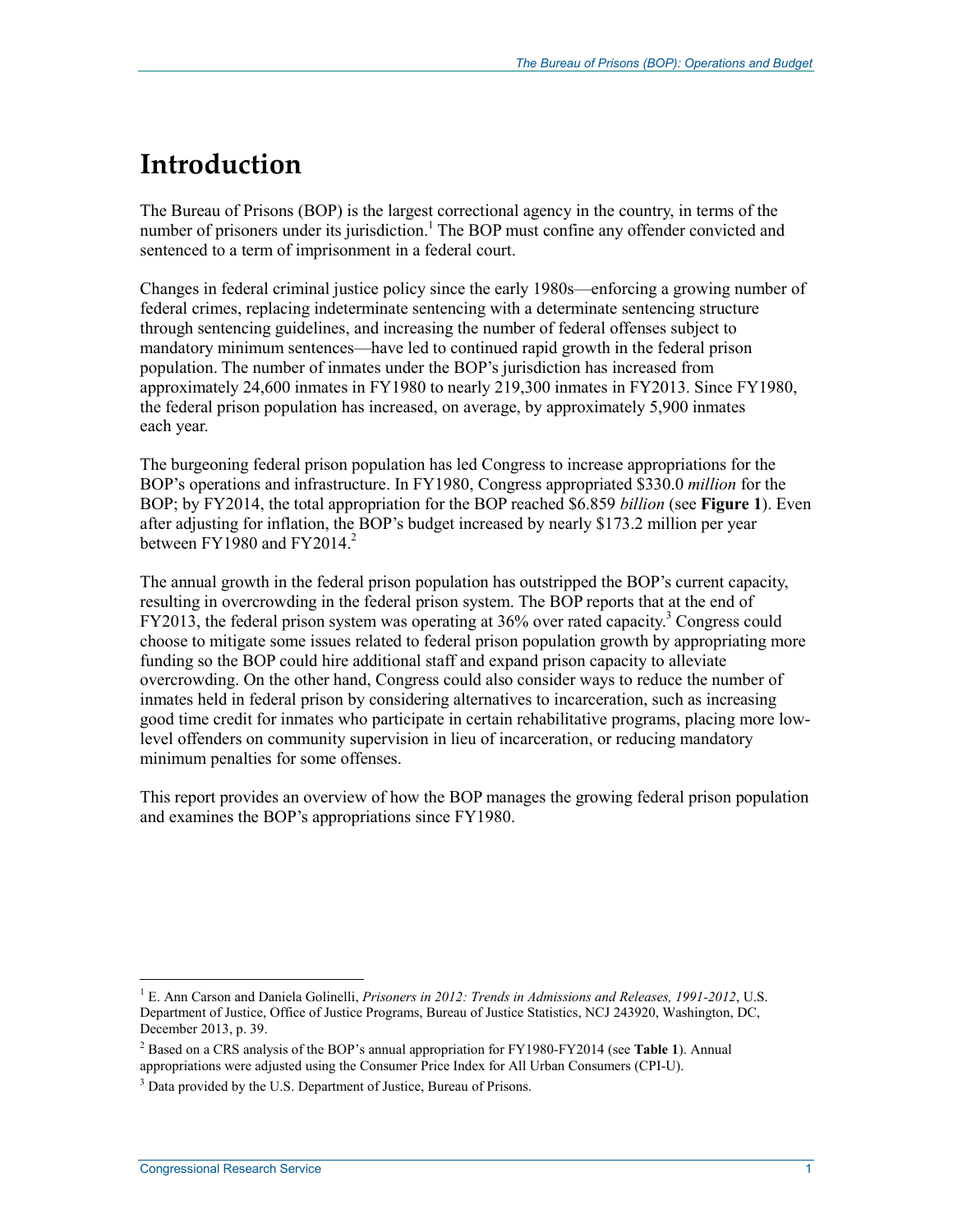#### **Figure 1. Nominal and Inflation-Adjusted Appropriations for the Bureau of Prisons, FY1980-FY2014**



Appropriations in billions of dollars

**Source: U.S. Department of Justice, Bureau of Prisons.** 

**Notes:** Nominal appropriations were adjusted for inflation using data from the Consumer Price Index for All Urban Consumers (CPI-U). Inflation-adjusted amounts are presented in FY2014 dollars. The Consumer Price Index for FY2014 was based on the Congressional Budget Office's projected increase in inflation (taken from Table G-2 in *The Budget and Economic Outlook: Fiscal Years 2014 to 2024*). The spike in the BOP's funding for FY1990 was the result of Congress appropriating \$1.512 billion for the B&F account (see **Table 1**). The FY2013 enacted amount includes the amount sequestered per the Budget Control Act of 2011(P.L. 112-25).

## **BOP Operations**

The BOP was established in 1930 to house federal inmates, professionalize the prison service, and ensure consistent and centralized administration of the federal prison system.<sup>4</sup> Congress has continued to modify the responsibilities of the BOP since its founding. Currently, the BOP has several congressionally mandated obligations, including

- managing and regulating all federal correctional institutions;
- providing suitable quarters and for the safekeeping, care, and subsistence of all persons charged with or convicted of federal crimes, or held as witnesses;

 4 U.S. Department of Justice, Bureau of Prisons, *About the Bureau of Prisons*, p. 1; hereinafter, *About the Bureau of Prisons*.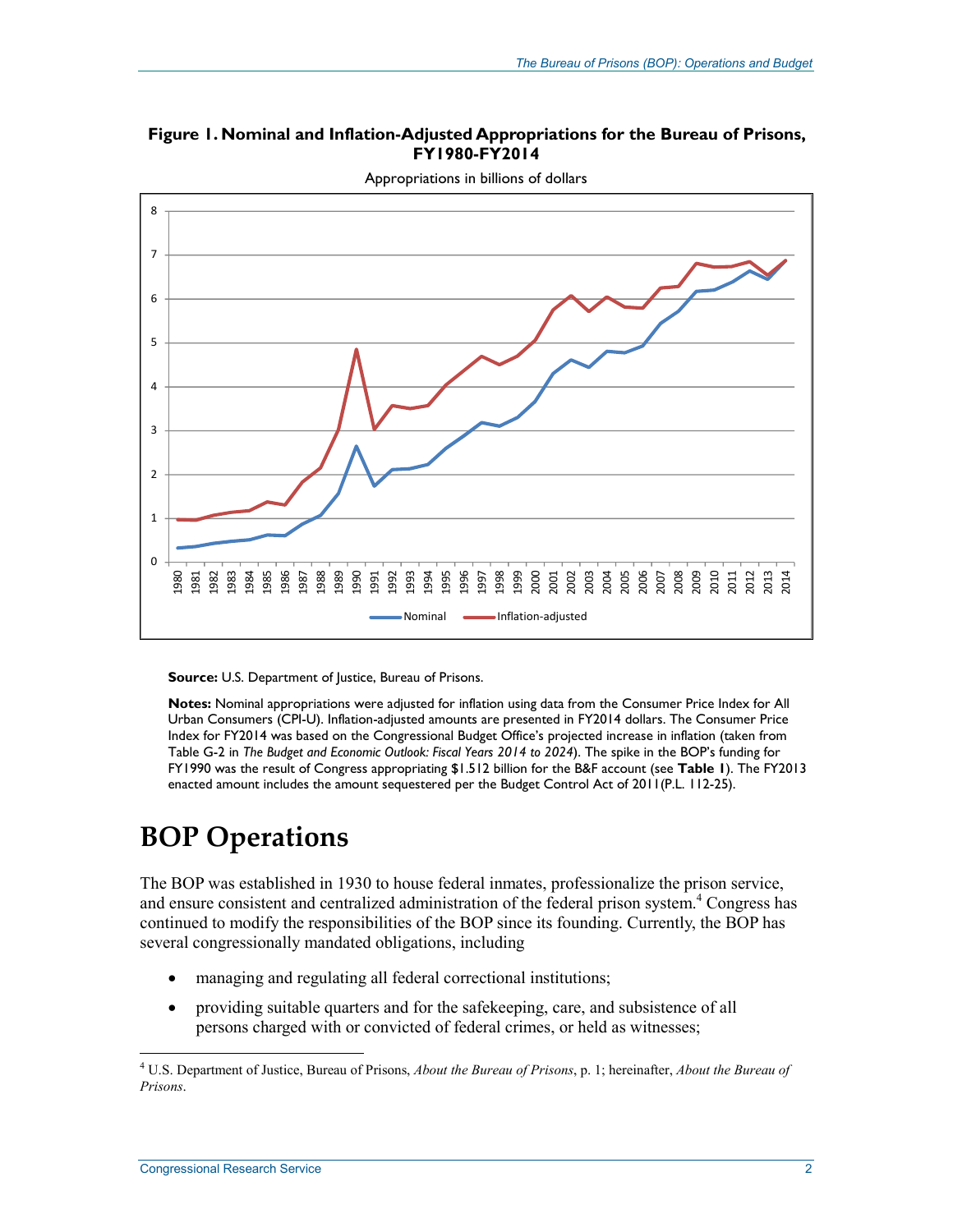- providing for the protection, instruction, and discipline of all persons charged with or convicted of federal crimes; and
- preparing inmates for reentry after serving a term of incarceration.<sup>5</sup>

The sections below provide an overview of how the BOP operates the federal prison system in order to meet its responsibilities.

#### **Managing Federal Correctional Facilities**

All BOP correctional facilities are classified according to one of five different security levels: minimum, low, medium, high, or administrative. In general, high security facilities are referred to as U.S. Penitentiaries  $(USP)$ ,  $6$  medium and low security facilities are called Federal Correctional Institutions (FCIs), and minimum security facilities are known as Federal Prison Camps (FPC).<sup>7</sup> Federal Correctional Complexes (FCC) house more than one type of institution on the same grounds.<sup>8</sup> Administrative facilities are facilities with specialized missions (i.e., pretrial detention centers, which hold inmates who are on or awaiting trial; and medical referral centers, which hold inmates who need specialized medical care) and are capable of confining inmates at all security levels.<sup>9</sup> A facility's security level is based on the facility's features, which include the presence of external patrols, towers, security barriers, or detection devices; the type of housing within the institution; internal security features; and the staff-to-inmate ratio.<sup>10</sup>

After an offender is sentenced and remanded to the custody of the BOP by the U.S. courts to serve a period of incarceration, the BOP assigns the new inmate to one of its facilities. All assignments are conducted by the Designation and Sentence Computation Center (DSCC). All federal inmates are assigned both a security and medical classification and then assigned to an institution with a commensurate security level (i.e., minimum, low, medium, high, or administrative) and medical care level (i.e., Care Level I through IV, see below). An inmate's assignment to a particular institution is based primarily on

- the level of security and supervision the inmate requires;
- the level of security and staff supervision the institution is able to provide; and
- the inmate's program needs (i.e., sex offender, substance abuse treatment, educational/vocational training, individual counseling, group counseling, or medical/mental health treatment). $^{11}$

Other factors that might influence the initial designation for an inmate include

 $5$  18 U.S.C.  $§$ 4042(a).

<sup>&</sup>lt;sup>6</sup> In some cases, USPs can be designated to house medium security inmates. For example, USP Marion, USP Leavenworth, and USP Atlanta house medium security inmates.

<sup>7</sup> U.S. Department of Justice, Bureau of Prisons, *About Our Facilities, Federal Prisons*, http://www.bop.gov/about/ facilities/federal\_prisons.jsp.

<sup>8</sup> Ibid.

<sup>&</sup>lt;sup>9</sup> Ibid.

 $10$  Ibid.

<sup>11</sup> U.S. Department of Justice, Bureau of Prisons, *Inmate Security Designation and Custody Classification*, Program Statement 5100.08, p. 1, http://www.bop.gov/policy/progstat/5100\_008.pdf; hereinafter, *Security Designation*.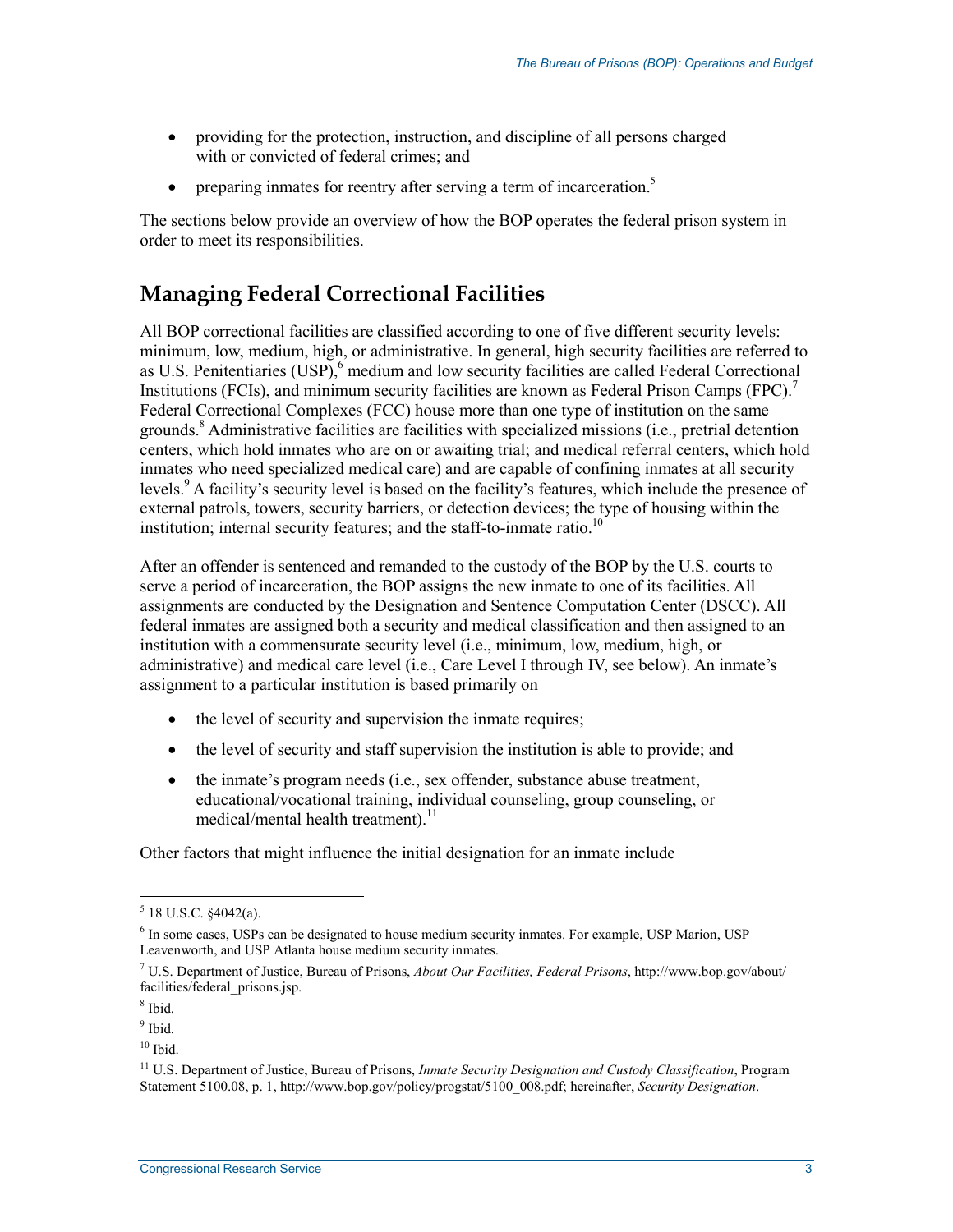- the inmate's release residence; $^{12}$
- the level of overcrowding at an institution;
- any security, location, or program recommendations made by the sentencing court; and
- any additional security measures to ensure the protection of victims or witnesses and the public in general. $^{13}$

Inmates can be reclassified and reassigned to a new facility based on a review by the DSCC at the request of the staff at the institution where the inmate is incarcerated. Inmates are also assigned custody levels (i.e., community, out, in, or maximum) in addition to their security classifications.<sup>14</sup> Each custody level dictates the amount of staff supervision the inmate requires.<sup>15</sup> An inmate's custody classification is based on the inmate's criminal history, current offense, and institutional adjustment.<sup>16</sup> An inmate's custody level is routinely reviewed and often changes during the period of incarceration.

The BOP considers proper management of the housing units in each facility to be one of the hallmarks of its inmate management philosophy.<sup>17</sup> Unit staff (e.g., the unit manager, case manager, and correctional counselor) have offices in inmate living units. This management structure facilitates regular contact between staff and inmates and allows BOP employees to identify inmate concerns and potential problems.<sup>18</sup> Unit staff are responsible for involving the inmates housed in their units in programs designed to meet their needs (see below). Unit staff meet with inmates on a regular basis to develop, review, and discuss their work assignments, program opportunities, and progress, as well as to address any other concerns the inmate might have. $19$ 

#### **Providing for the Safekeeping, Care, and Subsistence of Inmates**

All inmates undergo a comprehensive intake screening when they are admitted to a BOP facility. The intake screening includes

 $12$  It is the BOP's policy to try to incarcerate an inmate in a facility that is within 500 miles of the inmate's release residence. U.S. Department of Justice, Bureau of Prisons, *Custody & Care, Designations*, http://www.bop.gov/inmates/ custody and care/designations.jsp.

<sup>13</sup> *Security Designation*, pp. 1-2.

 $14$  An inmate's custody level (i.e., community, out, in, or maximum) refers to the level of staff supervision the inmate requires. For example, an inmate with a "community" custody level may be eligible for the least secure housing, including any that is outside the institution's perimeter; may work on outside details with minimal supervision; and may participate in community-based program activities if other eligibility requirements are satisfied. However, an inmate with an "in" custody level is assigned to regular quarters and is eligible for all regular work assignments and activities under a normal level of supervision, but these inmates are not eligible for work details or programs outside the institution's secure perimeter.

<sup>15</sup> *Security Designation*, p. 2.

 $16$  Ibid.

<sup>17</sup> Traditionally, each BOP facility is divided into multiple housing units to which inmates are assigned. *About the Federal Bureau of Prisons*, p. 4.

 $18$  Ibid.

 $19$  Ibid.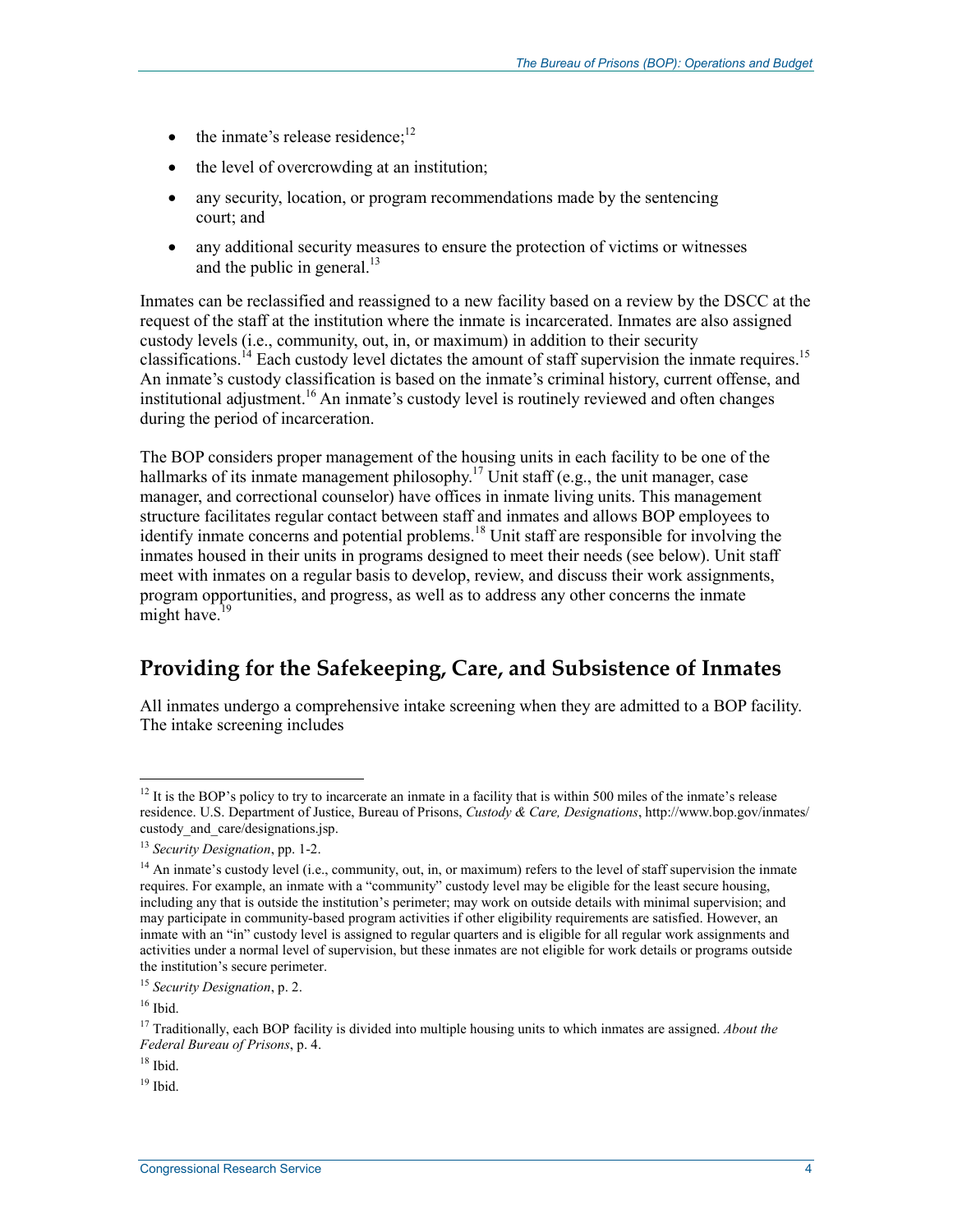- conducting a social screening;
- administering a physical examination;
- screening for tuberculosis and other contagious diseases;
- assessing suicide risk and mental health;
- recording a history of current and prior medical conditions;
- performing a dental screening;
- dispensing appropriate and necessary medications;
- ordering appropriate tests;
- collecting DNA for inclusion in the National DNA database; and
- developing a medical treatment plan, if needed.<sup>20</sup>

After intake, newly admitted inmates complete an Admission and Orientation (A&O) program.<sup>21</sup> Each institution's A&O program provides inmates with information on

- the inmate's rights and responsibilities;
- the institution's programs; and
- $\bullet$  the institution's disciplinary system.<sup>22</sup>

The program also provides institutional staff with an opportunity to identify and assist inmates who may be experiencing difficulty with adjusting to being incarcerated.<sup>23</sup>

Each inmate is assigned a "Care Level" based on the level of health care the inmate requires. Care Levels range from Care Level I, which is assigned to inmates with no health care needs or needs that are easily managed, to Care Level IV, which is assigned to inmates with complicated medical needs that may require hospitalization. BOP then ensures that inmates are assigned to a facility that is able to care for an inmate's specific health care needs or is in close proximity to a community hospital that may provide the appropriate health care.

All BOP facilities operate outpatient ambulatory care clinics.<sup>24</sup> In instances where inmates have an emergency medical situation that cannot be treated at the facility, they are transported to the nearest community hospital emergency department.<sup>25</sup> The BOP contracts with local hospitals to provide care to inmates who cannot be cared for in the facility's clinic. Each BOP facility solicits medical contracts that cover health care facility and physician services. Institutions may solicit

 $25$  Ibid.

<sup>1</sup> 20 U.S. Department of Justice, Bureau of Prisons, *FY2014 Performance Budget, Congressional Submission, Salaries and Expenses*, p. 20; hereinafter, BOP's FY2014 S&E Budget Justification.

<sup>&</sup>lt;sup>21</sup> Pretrial and holdover (e.g., inmates who are temporarily held in the institution while awaiting transfer to another institution) inmates are not required to complete the Admission and Orientation program. U.S. Department of Justice, Bureau of Prisons, *Admission and Orientation Program*, Program Statement 5290.14, p. 1, http://www.bop.gov/policy/ progstat/5290\_014.pdf.

 $22$  Ibid.

<sup>23</sup> Ibid.

<sup>&</sup>lt;sup>24</sup> BOP's FY2014 S&E Budget Justification, p. 20.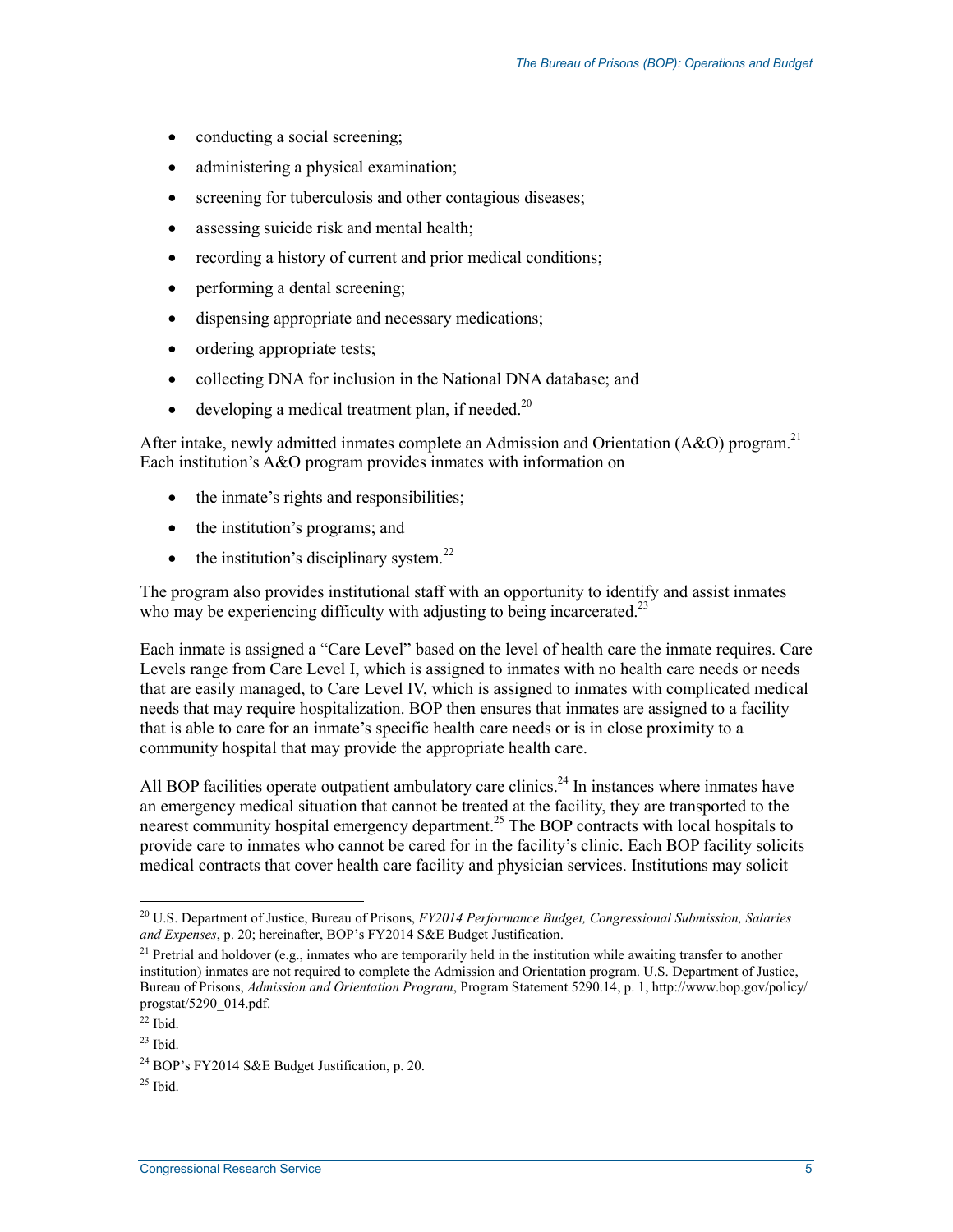comprehensive contracts in which costs are based on the prevailing Operating Federal Medicare rate for the applicable area for inpatient facility services, and the prevailing Medicare fee schedule amounts for the geographic area for outpatient and physician services.<sup>26</sup> In cases where comprehensive medical contracts are not available, institutions may use blanket purchase agreements for a negotiated rate, but the rate may not be benchmarked to prevailing Medicare rates.<sup>27</sup> The BOP operates six medical referral centers that provide care to inmates with a variety of chronic and sub-acute medical and psychiatric conditions.<sup>28</sup>

The BOP also provides a variety of mental health services through staff psychologists and psychiatrists, including formal counseling and treatment on an individual or group basis.29 The BOP's policies dictate that all inmates receive an initial mental health screening (which consists of psychological interviews, social history reviews, and behavioral observation) upon admission to a BOP facility.<sup>30</sup> The purpose of the interview is to

- identify inmates who need referral for mental health, sex offender, or substance abuse treatment services;
- collect information that can be used in future crisis counseling situations;
- identify strengths as well as potential adjustment problems to incarceration; and
- $\bullet$  discuss possible programmatic needs with inmates.<sup>31</sup>

Inmates with acute mental illness may receive psychiatric services within one of the BOP's medical referral centers, but most mental health treatment is provided in regular BOP facilities.<sup>32</sup>

#### **Providing for the Protection, Instruction, and Discipline of Inmates**

The BOP has an established inmate disciplinary system whereby sanctions are imposed on inmates for committing prohibited acts. Prohibited acts are divided into four categories based on severity: greatest, high, moderate, and low.<sup>33</sup> Penalties for committing a prohibited act include losing good time credit, $34$  placement in disciplinary segregation, fines, or the loss of privileges.<sup>35</sup> The severity of the penalty is based on the severity of the offense the inmate committed.<sup>36</sup>

 $31$  Ibid.

 $32$  Ibid.

33 U.S. Department of Justice, Bureau of Prisons, *Inmate Discipline Program*, Program Statement 5270.09, p. 9, http://www.bop.gov/policy/progstat/5270\_009.pdf; hereinafter, "*Inmate Discipline Program*."

 $34$  Each prisoner serving a term of imprisonment of more than one year, but not prisoners serving a life sentence, can receive a good time credit of up to 54 days per year to count toward serving the sentence. The amount of the credit is subject to the determination of BOP. 18 U.S.C. §3624(b).

<sup>1</sup>  $^{26}$  Ibid., p. 21.

 $27$  Ibid.

 $28$  Ibid.

<sup>29</sup> U.S. Department of Justice, Bureau of Prisons, *Custody & Care, Mental Health*, http://www.bop.gov/inmates/ custody and care/mental health.jsp.

<sup>&</sup>lt;sup>30</sup> BOP's FY2014 S&E Budget Justification, p. 28.

<sup>35</sup> *Inmate Discipline Program*, pp. 44-54.

<sup>&</sup>lt;sup>36</sup> Inmates sentenced for a federal offense after September 13, 1994, but before April 26, 1996, and who committed a crime of violence (as defined by the Violent Crime Control and Law Enforcement Act of 1994, P.L. 103-322), inmates who were sentenced for a federal offense after April 26, 1996, and inmates who were sentenced for a District of (continued...)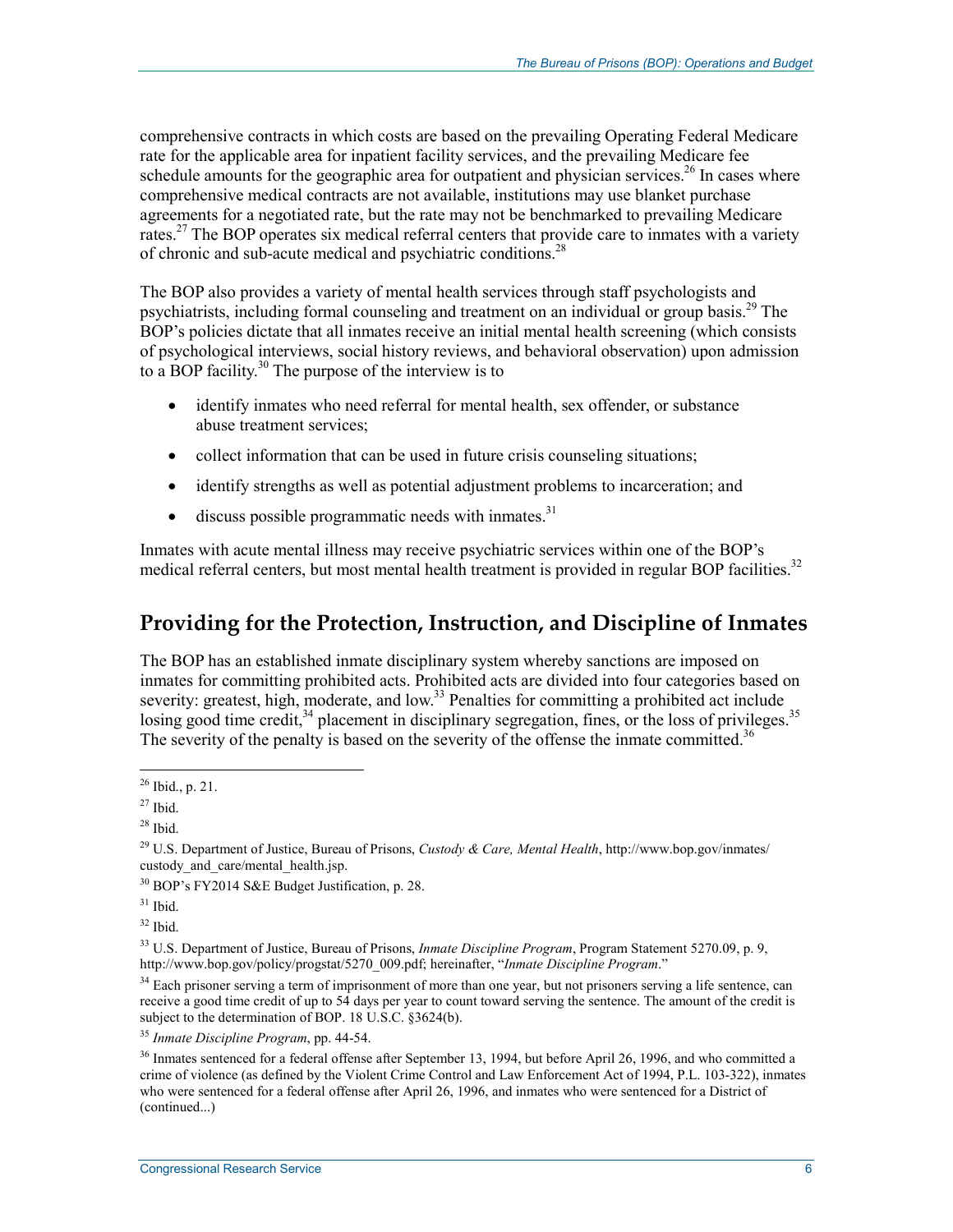Incidents are resolved by either a Unit Disciplinary Committee (UDC) or a Disciplinary Hearing Officer (DHO). Allegations of misconduct are initially reviewed by a UDC. If the UDC determines that the inmate committed the prohibited act(s), the committee can impose any authorized sanction other than the loss of good time credit, disciplinary segregation, or fines. Inmates are allowed to appear before the UDC (unless it would jeopardize institutional security), where they can make a statement and present documentary evidence on their behalves.

The DHO is an independent officer who holds hearings and imposes sanctions for incidents of misconduct. The DHO can only hold hearings on cases referred by the UDC. All inmates charged with the two highest levels of prohibited acts (i.e., "greatest" or "high") or who are facing the loss of good time credit as a mandatory sanction have their cases forwarded to a DHO. In addition, the UDC, at its discretion, can forward a case to the DHO based on the seriousness of the charges. Accused inmates are allowed to appear at a DHO hearing (unless it would jeopardize institutional security) and they are permitted to have a staff representative to assist them at the hearing. Like a hearing before the UDC, inmates are allowed to make a statement and present documentary evidence on their behalves; however, the DHO can call and question witnesses, and inmates can request that witnesses appear at the hearing to testify on their behalves. If the DHO determines that the inmate committed the prohibited act(s), the DHO can impose any authorized sanction. Misconduct that rises to the level of criminal behavior is referred to the United States Attorneys for prosecution.

At times, inmates might be placed in the institution's Special Housing Unit (SHU) in order to ensure the safe, secure, and orderly operation of the facility.<sup>37</sup> Inmates placed in the SHU are separated from the general population. Inmates in the SHU are either on administrative detention status, which is non-punitive and includes inmates placed in segregation to protect them from other inmates, or disciplinary segregation status, which is punitive and is a sanction for violating regulations concerning inmate behavior. An inmate's status is reviewed regularly by BOP while he or she is housed in the SHU.

In some instances, inmates who demonstrate that they are unable or unwilling to comply with institutional rules and who engage in repeated acts of serious misconduct are transferred to Special Management Units (SMUs). Currently, five BOP facilities have SMUs.<sup>38</sup> Transfer to a SMU is non-punitive and is meant to help inmates habituate so that they can be returned to the general population without posing a threat to the safe, secure, and orderly operations of BOP  $\frac{1}{2}$  correctional facilities and the public.<sup>39</sup> Candidates for transfer to a SMU are inmates who

- participated or had a leadership role in a disruptive group or gang;
- have a history of serious and/or disruptive disciplinary infractions;

<sup>(...</sup>continued)

Columbia Code offense after August 5, 2000, all lose some amount of good time credit as a mandatory sanction for committing a prohibited act. Ibid., p. 11.

<sup>37</sup> U.S. Department of Justice, Bureau of Prisons, *Special Housing Units*, Program Statement 5270.10, http://www.bop.gov/policy/progstat/5270\_010.pdf.

<sup>&</sup>lt;sup>38</sup> Facilities with SMUs are USP Allenwood, USP Lewisburg, FCI Talladega, FCC Florence, and FCC Oakdale.

<sup>39</sup> U.S. Department of Justice, Bureau of Prisons, *Special Management Units*, Program Statement 5217.01, pp. 1-2, http://www.bop.gov/policy/progstat/5217\_001.pdf.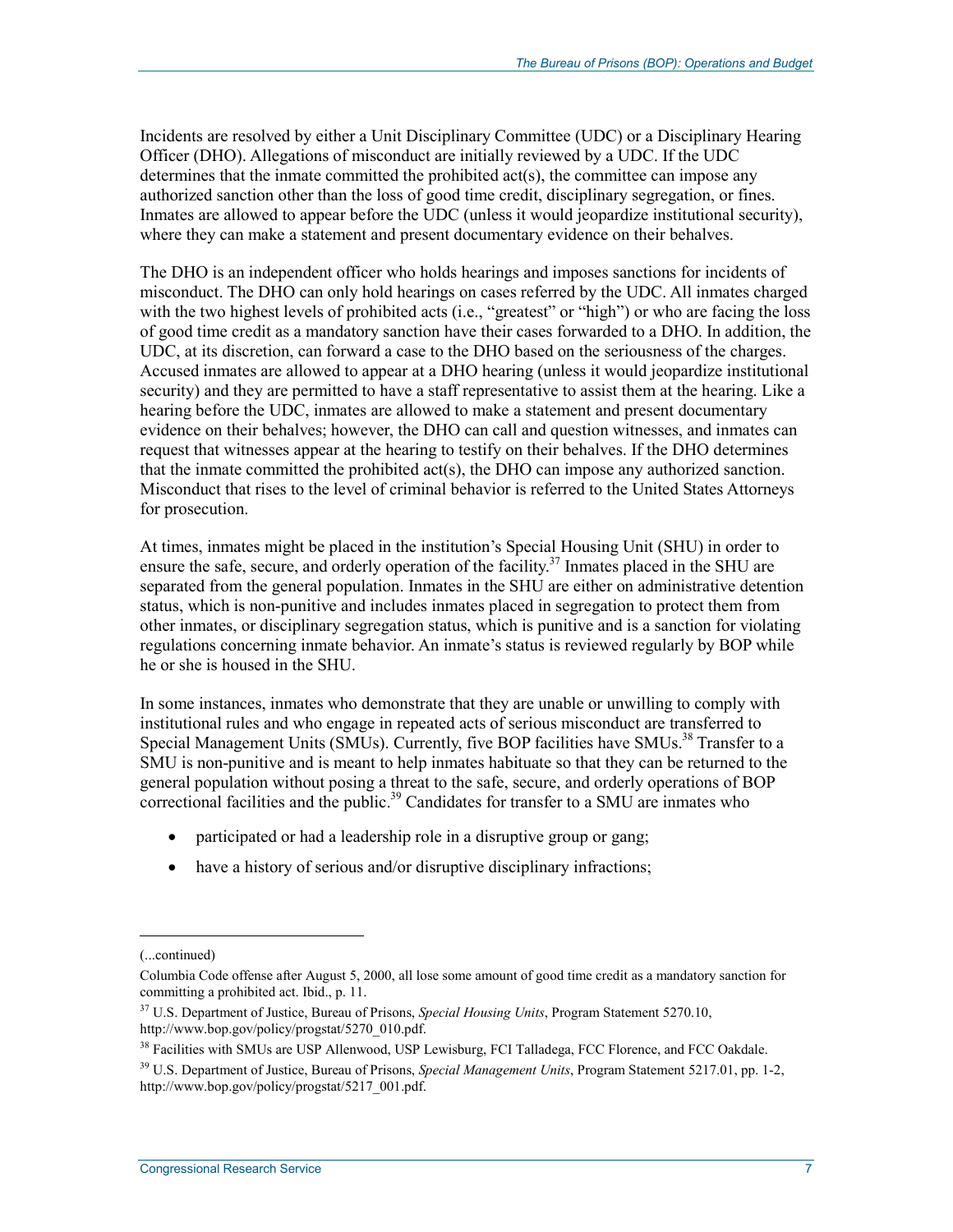- committed a serious institutional violation while a member of a disruptive group or gang;
- participated in, organized, or facilitated any group misconduct that adversely affected the operations of a correctional facility; or
- otherwise participated in or was associated with activity such that the inmate requires a higher level of supervision to ensure the safety, security, and orderly operation of BOP facilities, or protection of the public.<sup>40</sup>

Inmates are expected to complete the four-level SMU program in 18-24 months, though inmates who continue to demonstrate disruptive conduct can be held in a SMU beyond 24 months.<sup>41</sup> When inmates complete the program they are returned to the general population at another facility that is appropriate for their security and supervision level. Inmates housed in SMUs are separated from the general inmate population in the facility, and their movements and interaction with other inmates are more controlled and restricted than they would be if they were housed in the general population, but they are granted more freedom of movement as they progress through the levels of the program.<sup>42</sup> Inmates also have access to rehabilitative programming while in a SMU, albeit with some restrictions.<sup>43</sup>

In addition to SMUs, the BOP also operates Communications Management Units (CMUs) at two facilities.44 Inmates housed in CMUs are subject to increased monitoring of their communications with persons in the community.<sup>45</sup> Like SMUs, inmates housed in CMUs are separated from the general inmate population, but inmates' movements are not as restricted and controlled as they would be in a  $\text{SMU}^{46}$  Examples of inmates who might be housed in a CMU include inmates who

- have a history of or a nexus to international or domestic terrorism;
- repeatedly attempt to contact their victims;
- attempt to coordinate illegal activities via approved communication methods (e.g., mail, telephone calls, or meetings with visitors) while incarcerated; or
- have received disciplinary actions due to their continued abuse of approved communication methods<sup>4</sup>

An inmate is allowed to request a review of his or her conditions of confinement through the BOP's Administrative Remedy Program. Before an inmate can submit a formal request for an administrative remedy, the inmate is ordinarily required to present the issue informally to staff, and staff must attempt to remedy the issue.<sup>48</sup> Formal requests for administrative remedies are first

<u>.</u>

 $40$  Ibid., p. 2.

 $41$  Ibid.

<sup>42</sup> Ibid., p. 5.

<sup>43</sup> Ibid., pp. 7-10.

<sup>44</sup> Facilities with CMUs are FCC Terre Haute and USP Marion.

<sup>45</sup> U.S. Department of Justice, Bureau of Prisons, *State of the Bureau 2009*, p. 37, http://www.bop.gov/resources/pdfs/ sob09.pdf.

<sup>46</sup> Ibid.

 $47$  Ibid.

<sup>48</sup> U.S. Department of Justice, Bureau of Prisons, *Administrative Remedy Program*, Program Statement 1330.13, p. 4, http://www.bop.gov/policy/progstat/1330\_013.pdf.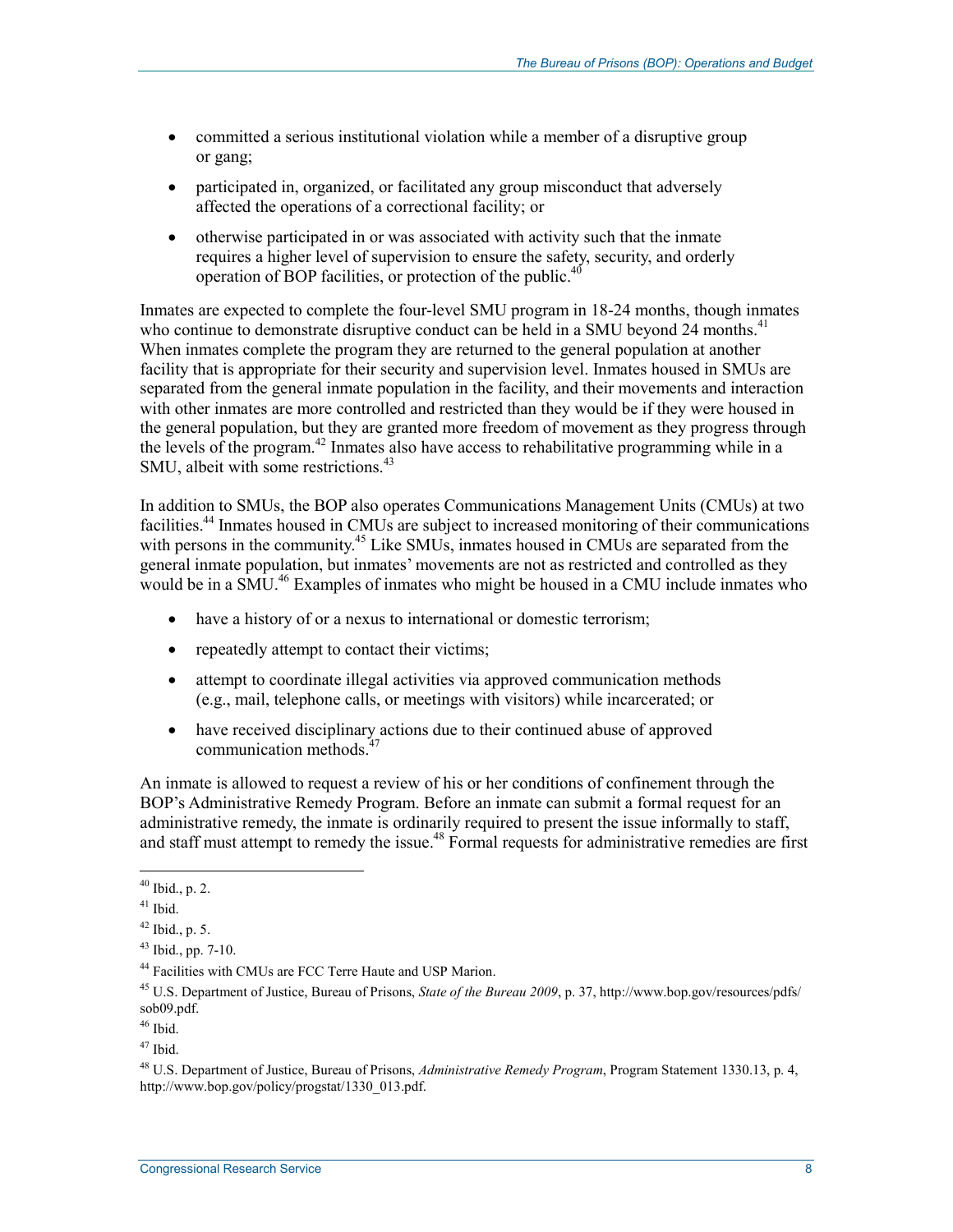reviewed and investigated at the institutional level. Wardens can also waive the requirement for inmates to first attempt to resolve the issue informally if the warden determines that the sensitivity of the issue makes informal resolution inappropriate.<sup>49</sup> If an inmate is not satisfied with the warden's response, he or she can appeal the claim to the regional office; and if the inmate is not satisfied with the regional office's response, he or she can appeal to the central office.<sup>50</sup> Inmates can appeal rejections of claims through the same process. Inmates may file appeals of *disciplinary actions* (e.g., confinement in a SHU) directly with the regional office. Inmates can submit a formal request for an administrative remedy directly to the regional office if the inmate reasonably believes the issue is sensitive and his or her safety would be in jeopardy if someone in the institution was aware that the inmate was pursuing a claim.<sup>51</sup>

#### **Preparing Inmates for Reentry**

The BOP offers a variety of rehabilitative programs to federal inmates, including

- mental health, sex offender, and substance abuse treatment;
- educational programming;
- vocational education;
- work opportunities through prison work assignments and the Federal Prison Industries  $(FPI)$ ;<sup>52</sup>
- parenting programs;
- cognitive-behavioral interventions that focus on promoting pro-social behavior; and
- $\bullet$  religious programs.<sup>53</sup>

The BOP has developed a coordinated prisoner reentry strategy. The strategy involves assessing each inmate's strengths and weaknesses as they relate to the inmate's readiness for release, using the assessment to develop a skill development plan, and linking inmates with certain deficiencies to programs to address those needs.<sup>54</sup> The BOP also collaborates with other agencies to ensure that inmates with certain needs are provided targeted services.<sup>55</sup>

In addition to the rehabilitative programming offered to federal inmates, the BOP has a release preparation program for inmates who are within 18 months of release. The program includes classes on résumé writing and job search and retention skills.<sup>56</sup> The BOP's Inmate Transition

<sup>&</sup>lt;u>.</u>  $49$  Ibid.

 $50$  Ibid., p. 7.

 $51$  Ibid.

<sup>&</sup>lt;sup>52</sup> The FPI is a government-owned corporation that employs federal inmates. For more information on the FPI, see CRS Report RL32380, *Federal Prison Industries: Overview and Legislative History*, by Nathan James.

<sup>53</sup> U.S. Department of Justice, Bureau of Prisons, *State of the Bureau 2008*, pp. 2-3, http://www.bop.gov/resources/ pdfs/sob08.pdf.

<sup>54</sup> BOP's FY2014 S&E Budget Submission, pp. 35-36.

<sup>55</sup> Ibid.

<sup>56</sup> U.S. Department of Justice, Bureau of Prisons, *Custody & Care, Reentry Programs*, http://www.bop.gov/inmates/ custody and care/reentry.jsp.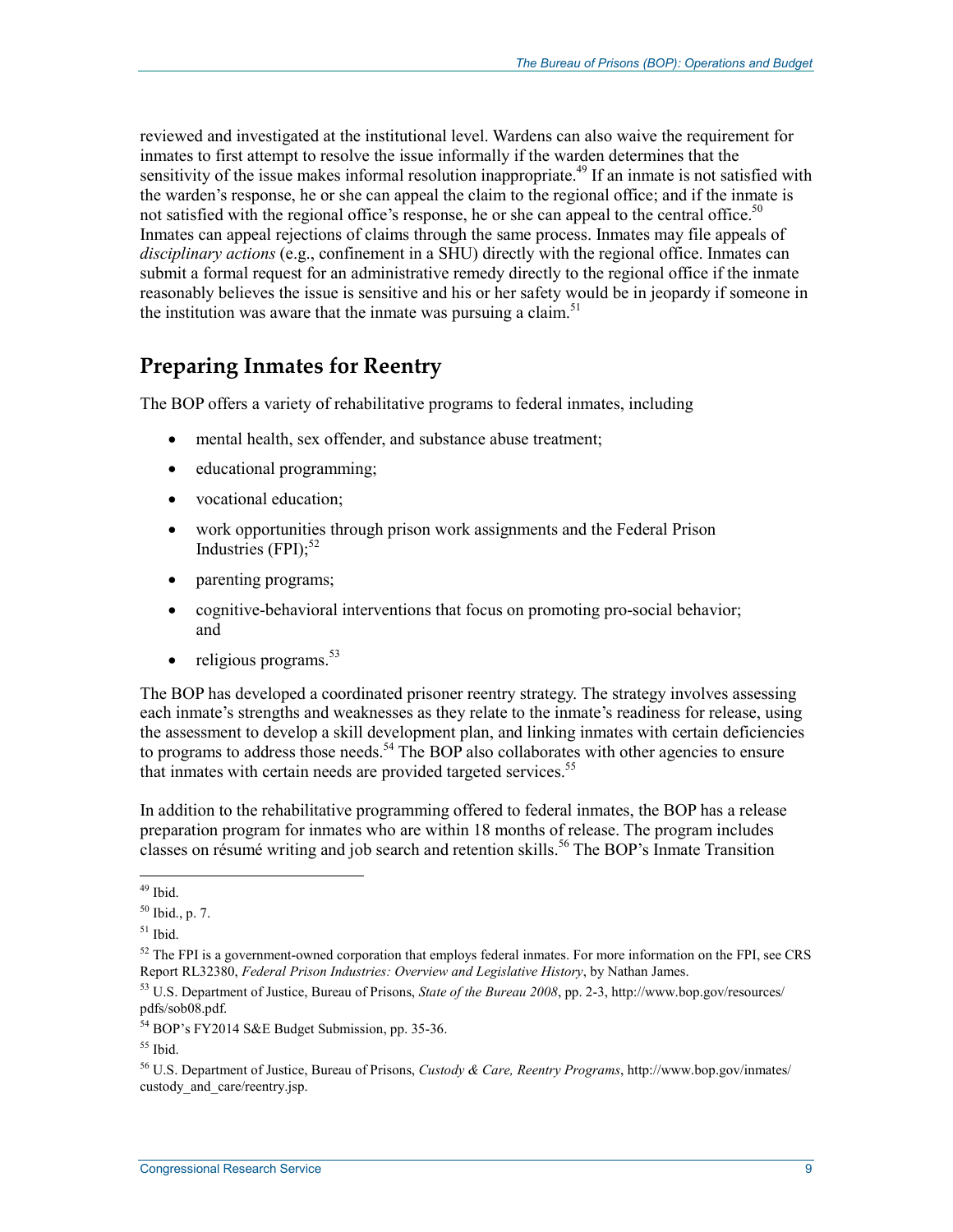Branch (ITB) provides inmates with pre-release employment assistance. The ITB holds mock job fairs in BOP facilities to provide inmates with an opportunity to test their job interview skills and to put inmates in touch with potential post-release employers.<sup>57</sup> The ITB also helps inmates prepare release folders that contain a résumé, education certificates, diplomas, transcripts, and other documentation that might be required during a job interview.<sup>5</sup>

The BOP contracts for Residential Reentry Centers (RRCs, i.e., halfway houses) to provide assistance to inmates nearing release.<sup>59</sup> RRCs provide inmates with a structured and supervised environment along with employment counseling, job placement services, financial management assistance, and other community-based social services and programs.<sup>60</sup> RRCs facilitate inmates' efforts at reestablishing ties to the community while allowing staff at the RRC to supervise inmates' activities. Pre-release inmates placed in a RRC remain under the jurisdiction of BOP until their sentences are completed. Inmates are expected to be employed in a full-time job within 15 days of arriving at a RRC and 25% of their gross income (not to exceed the negotiated per diem rate under the contract the BOP signed with the RRC) goes to a subsistence fee paid directly to the RRC contractor to contribute toward the cost of their confinement.<sup>61</sup> RRC staff can assist in the case commutes to contain the commutation of the contract contains the commutes with obtaining employment or locating post-release housing.<sup>62</sup> While housed in RRCs, inmates are eligible to receive mental health, sex offender, and substance abuse treatment services. Inmates who completed a residential substance abuse treatment program while incarcerated are required to participate in a transitional drug abuse treatment program while placed at a RRC.<sup>63</sup>

### **BOP Appropriations**

Nearly all of the BOP's operations are funded through annual appropriations provided by Congress.64 The BOP's annual budget is divided between two major accounts: Salaries and Expenses (S&E) and Buildings and Facilities (B&F). The S&E account (i.e., the operating budget) provides for the custody and care of federal inmates and for the daily maintenance and operations of correctional facilities, regional offices, and the BOP's central office in Washington, DC. It also provides funding for the incarceration of federal inmates in state, local, and private facilities. The B&F account (i.e., the capital budget) provides funding for the construction of new facilities and the modernization, repair, and expansion of existing facilities.<sup>65</sup> Appropriations for both accounts are presented in **Table 1**.

<u>.</u>

 $57$  Ibid.

<sup>58</sup> Ibid.

<sup>59</sup> U.S. Department of Justice, Bureau of Prisons, *About Our Facilities, Reentry Centers*, http://www.bop.gov/about/ facilities/residential\_reentry\_management\_centers.jsp.

 $^{60}$  Ibid.

 $61$  Ibid.

 $62$  Ibid.

 $63$  Ibid.

<sup>&</sup>lt;sup>64</sup> The operations of the Federal Prison Industries (FPI) are supported by revenue generated through the sale of prisoner-made goods to federal agencies. In addition, some programs, goods, and services (such as compensation for inmates participating in non-FPI jobs) are paid for by funds generated through the sale of goods to inmates through the prison commissary.

<sup>&</sup>lt;sup>65</sup> In addition to appropriations for the S&E and B&F accounts, Congress usually places a cap on the amount of revenue generated by the FPI that can be used for administrative expenses in the annual Commerce, Justice, Science, (continued...)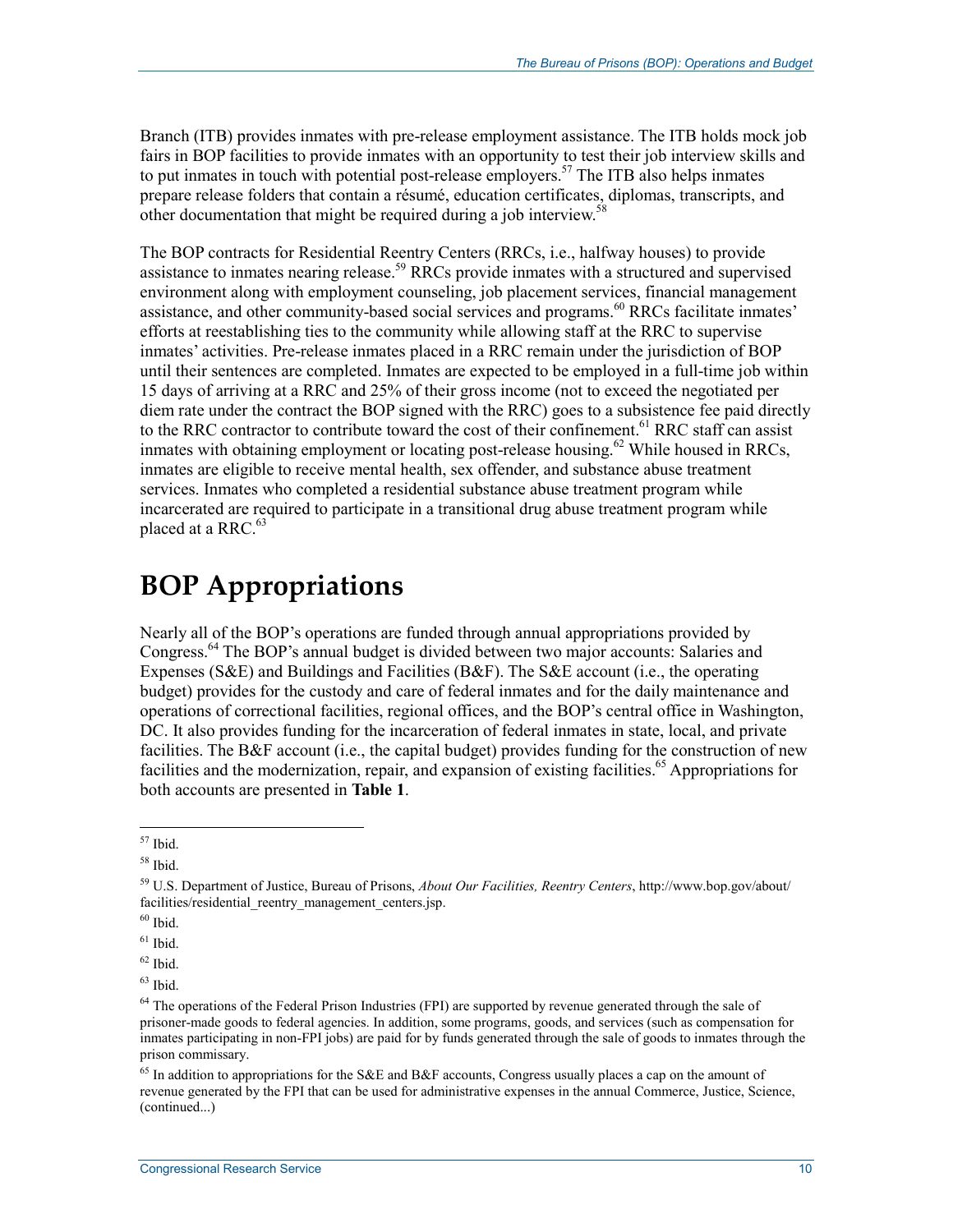| Appropriations in thousands of dollars |                                        |                                           |              |  |  |
|----------------------------------------|----------------------------------------|-------------------------------------------|--------------|--|--|
| <b>Fiscal</b><br>Year                  | <b>Salaries and</b><br><b>Expenses</b> | <b>Buildings and</b><br><b>Facilities</b> | <b>Total</b> |  |  |
| 1980                                   | \$323,884                              | \$5,960                                   | \$329,844    |  |  |
| 1981                                   | 351,759                                | 10,020                                    | 361,779      |  |  |
| 1982                                   | 378,016                                | 56,481                                    | 434,497      |  |  |
| 1983                                   | 412, 133                               | 66,667                                    | 478,800      |  |  |
| 1984                                   | 464,850                                | 47,711                                    | 512,561      |  |  |
| 1985                                   | 536,932                                | 86,043                                    | 622,975      |  |  |
| 1986                                   | 561,480                                | 44,082                                    | 605,562      |  |  |
| 1987                                   | 656,941                                | 219,249                                   | 876,190      |  |  |
| 1988                                   | 772,013                                | 297,076                                   | 1,069,089    |  |  |
| 1989                                   | 962,016                                | 612,914                                   | 1,574,930    |  |  |
| 1990                                   | 1,138,778                              | 1,511,953                                 | 2,650,731    |  |  |
| 1991                                   | 1,363,645                              | 374,358                                   | 1,738,003    |  |  |
| 1992                                   | 1,649,121                              | 462,090                                   | 2,111,211    |  |  |
| 1993                                   | 1,793,470                              | 339,225                                   | 2,132,695    |  |  |
| 1994                                   | 1,962,605                              | 269,543                                   | 2,232,148    |  |  |
| 1995                                   | 2,319,722                              | 276,301                                   | 2,596,023    |  |  |
| 1996                                   | 2,546,893 <sup>a</sup>                 | 334,728                                   | 2,881,621    |  |  |
| 1997                                   | 2,748,427b                             | 435,200                                   | 3,183,627    |  |  |
| 1998                                   | 2,847,777c                             | 255,133                                   | 3,102,910    |  |  |
| 1999                                   | 2,888,853d                             | 410,997                                   | 3,299,850    |  |  |
| 2000                                   | 3,111,073 <sup>e</sup>                 | 556,780                                   | 3,667,853    |  |  |
| 2001                                   | 3,469,739                              | 833,822                                   | 4,303,561    |  |  |
| 2002                                   | 3,805,118                              | 807,808                                   | 4,612,926    |  |  |
| 2003                                   | 4,044,788                              | 396,632                                   | 4,441,420    |  |  |
| 2004                                   | 4,414,313                              | 393,515                                   | 4,807,828    |  |  |
| 2005                                   | 4,571,385                              | 205,076                                   | 4,776,461    |  |  |
| 2006                                   | 4,830,160                              | 99,961                                    | 4,930,121    |  |  |
| 2007                                   | 5,012,433                              | 432,425                                   | 5,444,858    |  |  |
| 2008                                   | 5,346,740                              | 372,720                                   | 5,719,460    |  |  |
| 2009                                   | 5,600,792                              | 575,807                                   | 6,176,599    |  |  |
| 2010                                   | 6,106,231                              | 99,155                                    | 6,205,386    |  |  |

#### **Table 1. Appropriations for the Bureau of Prisons, FY1980-FY2014**

(...continued)

1

and Related Agencies appropriations act. Although Congress does not appropriate funding for the administrative expenses of FPI, the administrative expenses cap is scored as enacted budget authority.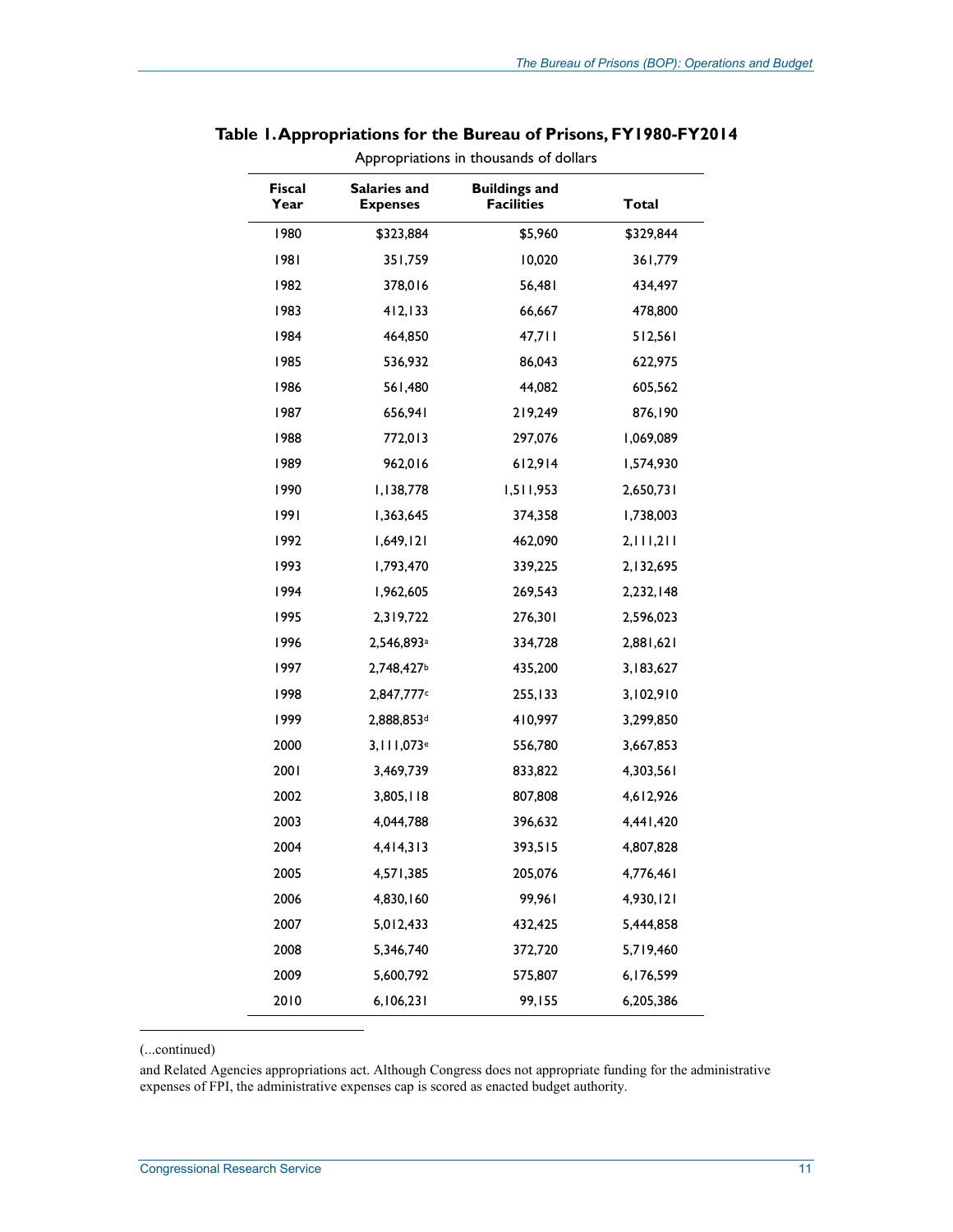| Fiscal<br>Year | Salaries and<br><b>Expenses</b> | <b>Buildings and</b><br><b>Facilities</b> | Total     |
|----------------|---------------------------------|-------------------------------------------|-----------|
| 2011           | 6,282,410                       | 98.957                                    | 6,381,367 |
| 2012           | 6.551.281                       | 90,000                                    | 6,641,281 |
| 2013f          | 6,349,248                       | 95.356                                    | 6.444.604 |
| 2014           | 6.769.000                       | 90,000                                    | 6,859,000 |

**Source:** U.S. Department of Justice, Bureau of Prisons.

**Notes:** Amounts in **Table 1** include all supplemental appropriations and any rescissions of enacted budget authority, but they *do not* include rescissions of *unobligated balances*. From FY1980 to FY1995, funding for the National Institute of Corrections (NIC) was included in a separate account. Since FY1996, funding for the NIC has been included in the S&E account. In **Table 1**, funding for the NIC for FY1980-FY1995 was added to the S&E account to make funding for the S&E account comparable across fiscal years.

- a. Includes \$13.5 million appropriated from the Violent Crime Reduction Trust Fund (VCRTF).
- b. Includes \$25.2 million appropriated from the VCRTF.
- c. Includes \$26.1 million appropriated from the VCRTF.
- d. Includes \$26.5 million appropriated from the VCRTF.
- e. Includes \$22.5 million appropriated from the VCRTF.
- f. The FY2013-enacted amount includes the amount sequestered per the Budget Control Act of 2011(P.L. 112-25).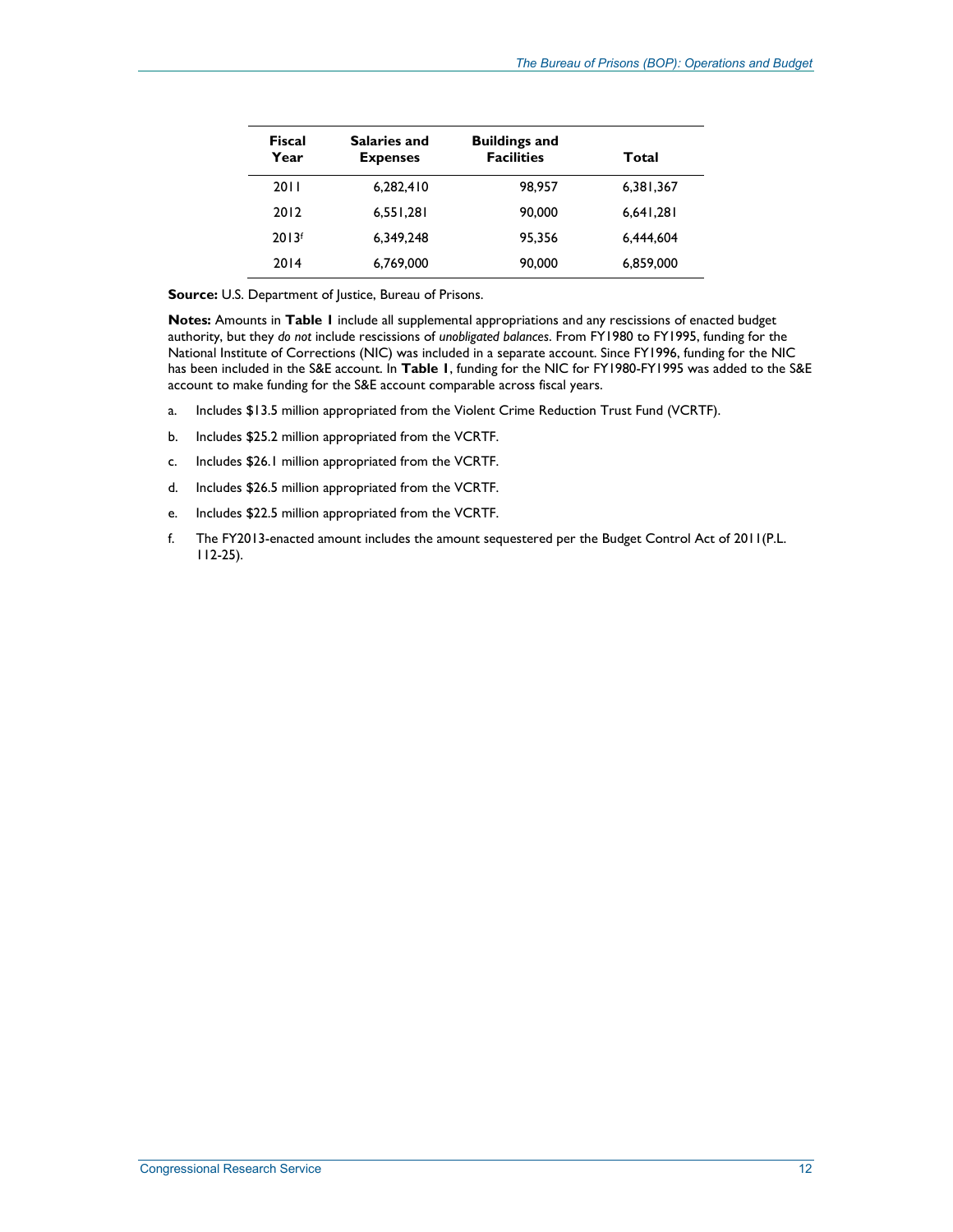

**Figure 2. Appropriations for the BOP, FY1980-FY2014** 

Appropriations in billions of nominal dollars

**Source:** U.S. Department of Justice, Bureau of Prisons.

**Notes:** Amounts in **Figure 2** include all supplemental appropriations and any rescissions of enacted budget authority, but they *do not* include rescissions of *unobligated balances*. From FY1980 to FY1995, funding for the National Institute of Corrections (NIC) was included in a separate account. Since FY1996, funding for the NIC has been included in the S&E account. In **Figure 2**, funding for the NIC for FY1980-FY1995 was added to the S&E account to make funding for the S&E account comparable across fiscal years. The FY2013-enacted amount includes the amount sequestered per the Budget Control Act of 2011(P.L. 112-25).

A review of the appropriations presented in **Table 1** shows two trends in the BOP's appropriations. First, while there has been a nearly continuous increase in the overall appropriations for the BOP, it is in large part driven by an unbroken year-by-year increase in appropriations for the BOP's Salaries and Expenses (S&E) account since FY1980 (see **Figure 2**). The one exception to this trend is the appropriation for FY2013, which is lower than the FY2012 appropriation for the S&E account due to the sequestration ordered pursuant to the Budget Control Act of 2011 (P.L. 112-25). It is not surprising that Congress would appropriate increasing amounts for the S&E account in light of the steadily growing federal prison population. Appropriations for the S&E account pay the salaries and benefits of both correctional officers and other institutional employees. The BOP has had to hire more officers and other employees as it opens more prisons and supervises more inmates. In addition, not only has the cost of operating the federal prison system increased because the BOP is responsible for confining more inmates, but the per capita cost of incarceration has also increased over the years. In FY2000, the nominal per capita cost for all inmates was \$21,603; by FY2013, the nominal per capita cost of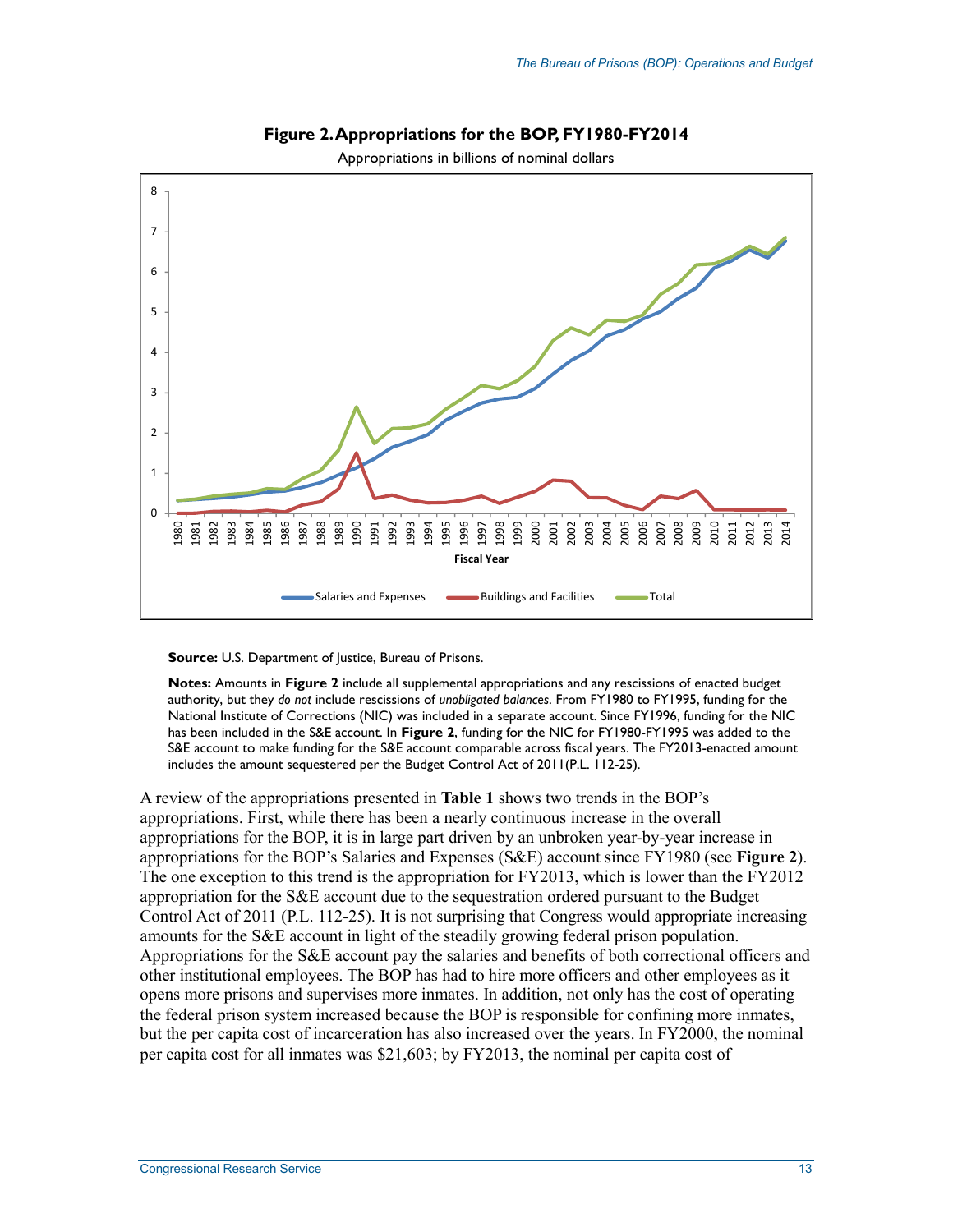incarceration had increased to  $$29,291<sup>66</sup>$  The increasing per capita cost of confinement is largely due to inflationary pressures, such as the increasing cost of health care, food, clothing, and utilities and the cost of hiring additional personnel to properly manage the inmate population.

Second, funding for the Buildings and Facilities (B&F) account is more irregular, with Congress appropriating more in some fiscal years and less in others. Congress appropriated more funding in fiscal years where the BOP expanded its prison capacity in an effort to relieve overcrowding. Also, there is a lag between when Congress appropriates funding for construction of a new prison and when the prison is operational because the BOP must first plan the prison's construction, acquire the land, and then contract for the construction of the facility. It can take several years after construction begins before a prison is ready to accept inmates. For example, there was a noticeable spike in appropriations for the B&F account in FY1990, followed by three fiscal years of above-average funding for the account.<sup>67</sup> Between FY1990 and FY1997, the BOP opened 27 new prisons. There was another increase in funding for the B&F account between FY1999 and FY2004. Appropriations for the B&F account during this time period averaged approximately \$567.0 million per fiscal year. Between FY1999 and FY2005, the BOP opened 22 new prisons.

Each of the BOP's two appropriations accounts are divided into specific decision units, each of which fund more specific BOP operations. An examination of funding for the decision units under the S&E and B&F accounts provides more insight into how the BOP allocates its annual appropriation in light of the challenges it faces as it becomes responsible for confining more inmates. The S&E account is divided into four decision units, which are as follows:

- **Inmate Care and Programs**: This decision unit covers the cost of inmate food, medical supplies, institutional and release clothing, welfare services, transportation, gratuities, staff salaries, and operational costs of functions directly related to providing inmate care. It provides funding for inmate programs, including education and vocational training, psychological services, religious programs, and drug treatment. All of the drug treatment programs discussed above are funded from this decision unit. This decision unit also covers costs associated with regional and central office administration and support related to providing inmate care.
- **Institution Security and Administration**: This decision unit covers costs associated with the maintenance of facilities and institution security. It funds institution maintenance, motor pool operations, powerhouse operations, institution security, and other administrative functions. This decision unit also covers costs associated with regional and central office administrative and management support functions such as research and evaluation, systems support, financial management, budget functions, safety, and legal counsel.
- **Contract Confinement**: This decision unit provides for the costs associated with the confinement of federal inmates in contract facilities, which include private prisons, Residential Reentry Centers, state and local facilities, and home confinement. It provides funding for the management and oversight of contract

<sup>66</sup> Data provided by the U.S. Department of Justice, Bureau of Prisons.

<sup>&</sup>lt;sup>67</sup> Between FY1980 and FY2012, the average appropriation for the B&F account was approximately \$299.0 million per fiscal year. This average excludes FY1990 funding for the B&F account because it was an outlier and including it would skew the average upwards (if FY1990 funding for the B&F account is included, the average appropriation for the account was approximately \$336.0 million per fiscal year).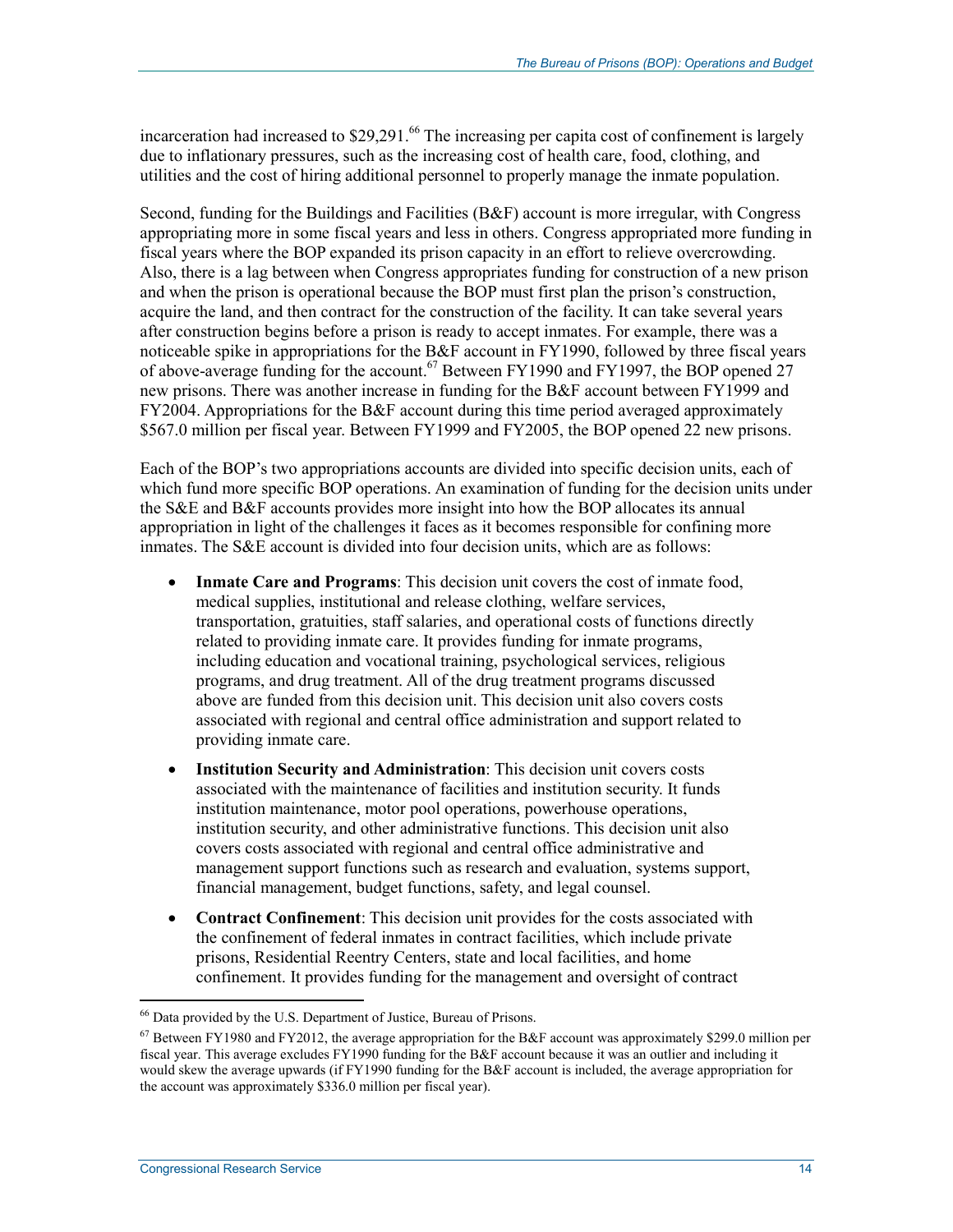confinement functions. This decision unit also provides funding for the National Institute of Corrections (NIC).

• **Management and Administration**: This decision unit provides funding for costs associated with general administration and provides funding for the central office, regional offices, and staff training centers.

The B&F account is divided into two decision units:

- **New Construction**: This decision unit covers lease payments for the Oklahoma Transfer Center, the salaries and administrative costs of staff involved in new prison construction, construction of inmate work program areas and expansion and conversion projects (i.e., additional special housing unit space).
- **Modernization and Repair**: This decision unit provides resources to undertake essential rehabilitation, modernization, and renovation of correctional facilities and their grounds. This includes modifications to facilities to accommodate correctional programs, repair or replace utilities systems and other critical infrastructure, repair projects at existing institutions, and maintain all systems and structures in a good state of repair.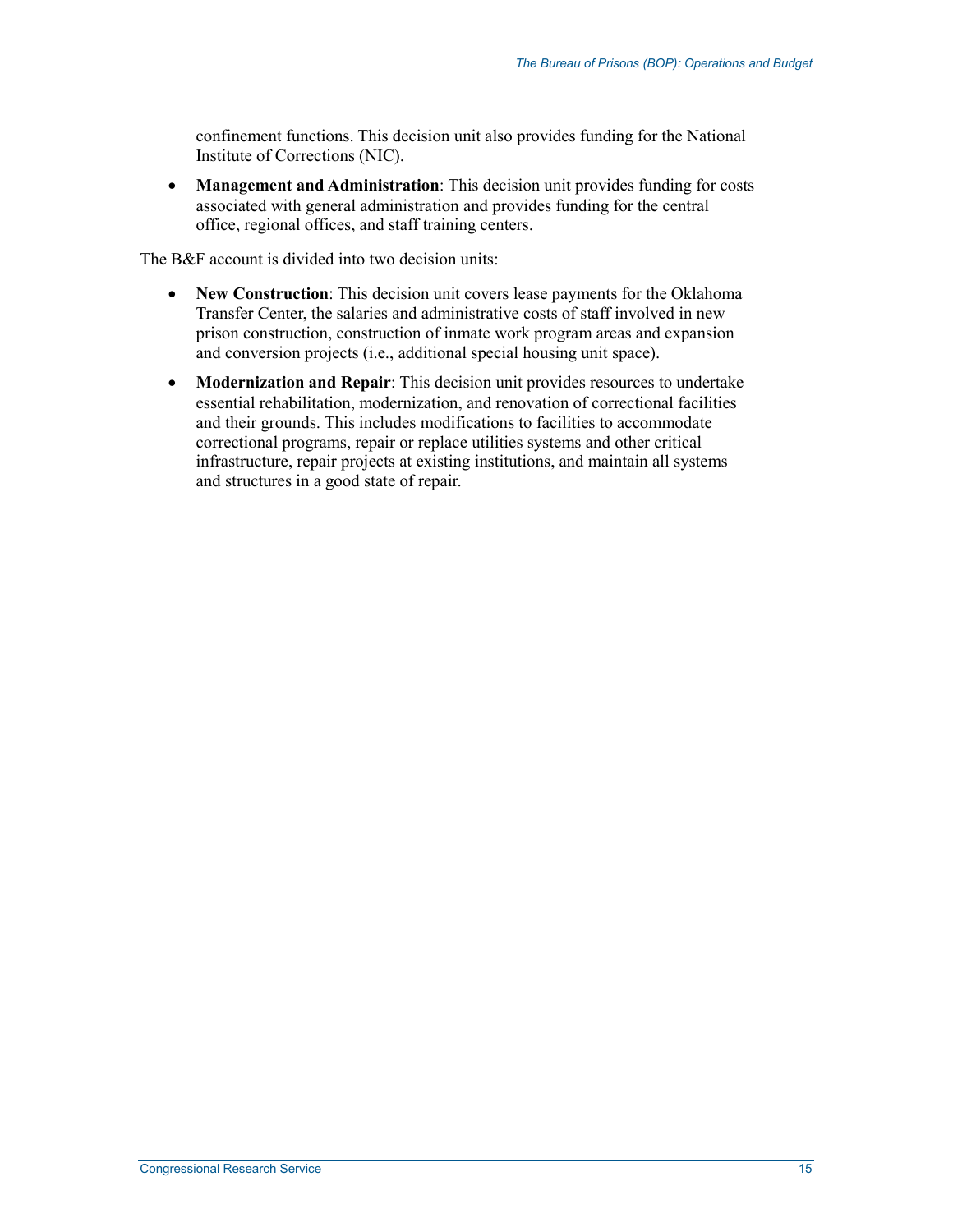|                       | <b>Salaries and Expenses</b>                 |                                                             |                         | <b>Buildings and Facilities</b>                   |                                   |                                    |
|-----------------------|----------------------------------------------|-------------------------------------------------------------|-------------------------|---------------------------------------------------|-----------------------------------|------------------------------------|
| <b>Fiscal</b><br>Year | <b>Inmate Care</b><br>and<br><b>Programs</b> | <b>Institution</b><br>Security and<br><b>Administration</b> | Contract<br>Confinement | <b>Management</b><br>and<br><b>Administration</b> | <b>New</b><br><b>Construction</b> | <b>Modernization</b><br>and Repair |
| 1999                  | \$1,090,148                                  | \$1,401,349                                                 | \$255,062               | \$142,249                                         | \$322,963                         | \$88,034                           |
| 2000                  | 1,123,856                                    | 1,494,809                                                   | 344,773                 | 147,635                                           | 441,003                           | 115,777                            |
| 2001                  | 1,208,480                                    | 1,601,518                                                   | 511,579                 | 148, 162                                          | 710,816                           | 123,006                            |
| 2002                  | 1,311,335                                    | 1,722,567                                                   | 620,145                 | 151,071                                           | 675.040                           | 132,768                            |
| 2003                  | 1,454,481                                    | 1,868,538                                                   | 567,365                 | 154,404                                           | 262.956                           | 133,676                            |
| 2004                  | 1,624,308                                    | 2,050,417                                                   | 574,473                 | 165, 115                                          | 177.620                           | 164,000                            |
| 2005                  | 1,682,656                                    | 2,094,917                                                   | 627,135                 | 166,677                                           | 25,372                            | 179,704                            |
| 2006                  | 1,740,011                                    | 2,227,223                                                   | 683,031                 | 179,895                                           | 48,115                            | 51,846                             |
| 2007                  | 1,774,048                                    | 2,297,055                                                   | 757,851                 | 183,479                                           | 368,875                           | 63,550                             |
| 2008                  | 1.942.077                                    | 2.409.112                                                   | 814,529                 | 181,022                                           | 302,720                           | 70,000                             |
| 2009                  | 2,070,002                                    | 2,495,196                                                   | 840,933                 | 194,661                                           | 465,180                           | 110,627                            |
| 2010                  | 2,215,992                                    | 2,708,651                                                   | 981,112                 | 200,476                                           | 25,386                            | 73,769                             |
| 2011                  | 2,294,174                                    | 2,783,664                                                   | 996,772                 | 207,800                                           | 25,335                            | 73,622                             |
| 2012                  | 2,421,272                                    | 2,880,290                                                   | 1,040,213               | 209,506                                           | 23,035                            | 66,695                             |
| 2013a                 | 2,424,620                                    | 2,717,938                                                   | 1,017,297               | 189,393                                           | 23,649                            | 71,707                             |
| 2014                  | 2,525,039                                    | 2,966,364                                                   | 1,074,808               | 202,789                                           | 22,852                            | 67,148                             |

#### **Table 2. Appropriations for the BOP, by Decision Unit, FY1999-FY2014**

Appropriations in thousands of dollars

**Source:** U.S. Department of Justice, Bureau of Prisons.

**Notes:** Amounts in **Table 2** include all supplemental appropriations and any rescissions of enacted budget authority, but they *do not* include rescissions of *unobligated balances*.

a. The FY2013-enacted amount includes the amount sequestered per the Budget Control Act of 2011(P.L. 112-25).

As shown in **Table 2**, since FY1999 approximately 80% of the BOP's S&E funding has gone to combined appropriations for the Inmate Care and Programs and the Institution Security and Administration decision units. Funding for the Inmate Care and Programs and the Institution Security and Administration decision units have increased at about the same rate as funding for the S&E account overall. Between FY1999 and FY2014, funding for the Inmate Care and Programs decision unit increased 128.6% and funding for the Institution Security and Administration decision unit increased 110.6%. In comparison, funding for the S&E account increased 134.3% over the same time period. Funding for the Contract Confinement decision unit increased 337.0% between FY1999 and FY2014. The steeper increase in funding for the Contract Confinement decision unit comes as the BOP has relied on confining more inmates in contract facilities. For example, in FY1990 about 6,900 inmates under the BOP's jurisdiction were held in contract facilities; by FY2013, approximately 42,400 inmates were placed in contract facilities. Funding from the Contract Confinement decision unit covers the cost of contracts that the BOP signs with RRCs, and since the growing prison population also means that there will be more inmates released from federal prison each year, there has been a growing demand for RRC bedspace. While funding for the Contract Confinement decision unit outpaced the growth of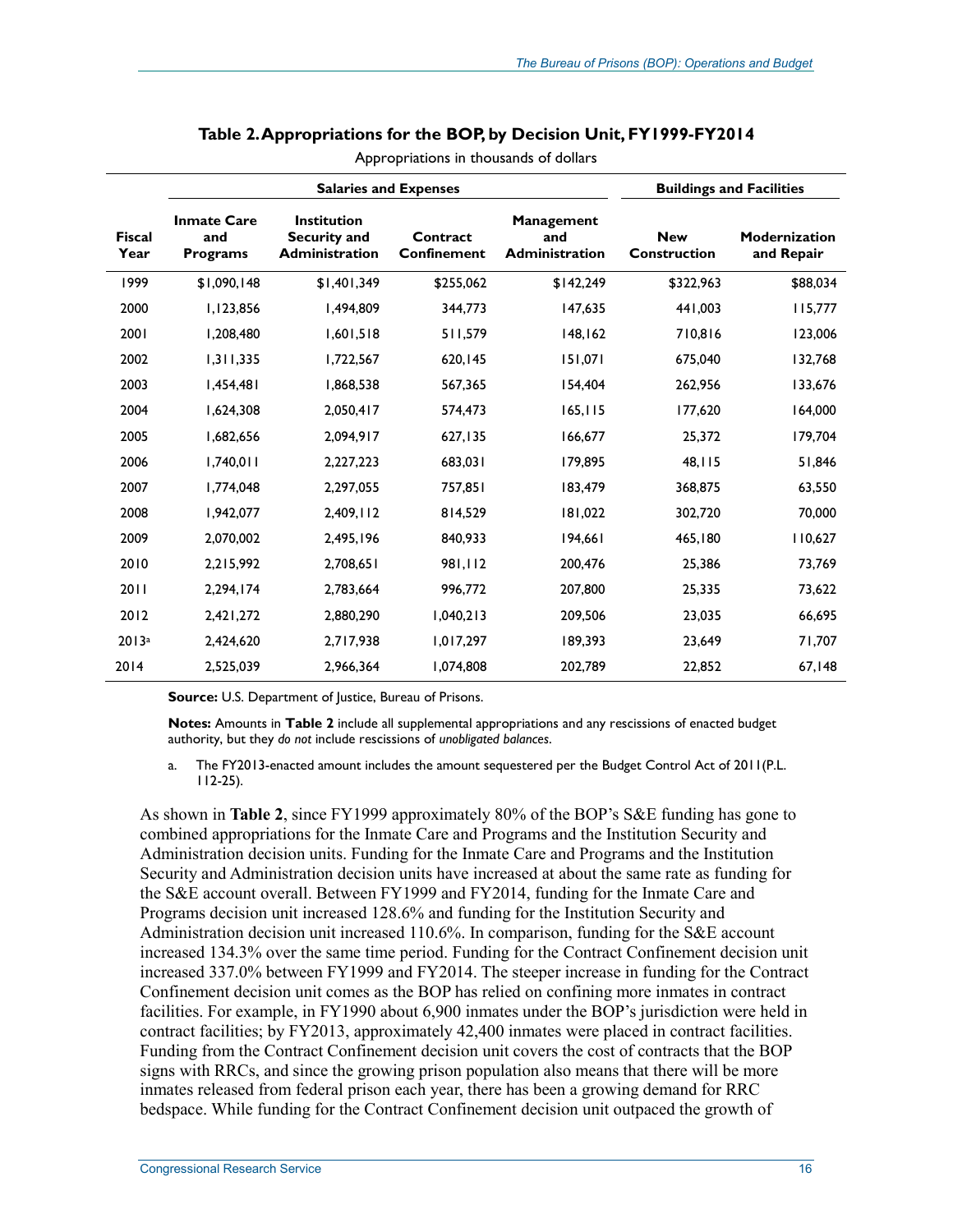funding for the S&E account overall, funding for the Management and Administration decision unit grew at a rate below that of the S&E account. Between FY1999 and FY2014, funding for the Management and Administration decision unit increased 48.3%.

The data presented in **Table 2** also show that in most fiscal years since FY1999 a majority of the funding for the B&F account has been dedicated for new prison construction, which is probably not surprising given the BOP's need to expand prison capacity to handle an ever growing prison population. The BOP has, and continues to, face problems with prison overcrowding. Between  $\text{FY1999}$  and FY2013, the BOP increased its capacity by more than 40,100 beds.<sup>68</sup> Even though the BOP has expanded prison capacity, crowding in the federal prison system increased from 31% over rated capacity to  $36\%$  over rated capacity between FY1999 and FY2013,<sup>69</sup> and even with the planned addition of nearly 7,000 beds by FY2018, the BOP expects prison crowding to increase one percentage point to  $41\%$  over rated capacity.<sup>7</sup>

As shown in **Table 2**, in most fiscal years between FY1999 and FY2014, a majority of the appropriation for the B&F account was for new prison construction rather than maintenance of existing facilities. Over this time period, the average appropriation for the New Construction decision unit was \$248.3 million while the average appropriation for the Modernization and Repair decision unit was \$99.1 million. However, funding for the Modernization and Repair decision unit has exceeded that of the New Construction decision unit in the five most recent fiscal years, but this was not the result of increased funding for modernization and repair projects. Rather, it was the result of Congress appropriating less funding for the B&F account overall. The total appropriation for the B&F account was less than \$100.0 million between FY2010 and FY2014, which is approximately 75% less than the average appropriation for the B&F account between FY1999 and FY2009. The lack of funding for maintenance projects could place as much strain on the BOP's future budget as prison overcrowding. The BOP reports that about one-third of its current facilities are over 50 years old.<sup>71</sup> Moreover, failure to perform adequate maintenance on existing facilities could result in larger capital investment in future years as prisons and utility systems deteriorate and, according to the BOP, could cause direct and/or indirect security problems.<sup>72</sup> It is possible that the demand for maintenance funding would increase in the future as greater demands are placed on an aging infrastructure by prison overcrowding, unless Congress provides funding for a large-scale expansion of new prisons, which could potentially allow the BOP to close some older facilities.

Congress could choose to mitigate some of the issues related to federal prison population growth by appropriating more funding so the BOP could expand prison capacity to alleviate overcrowding, but this would only continue the upward climb in the BOP's appropriations. There is a concern that the rate of growth in the BOP's appropriations is not sustainable in light of efforts to reduce discretionary spending in order to reduce the federal budget deficit.<sup>73</sup>

<sup>&</sup>lt;sup>68</sup> Data provided by the U.S. Department of Justice, Bureau of Prisons.

<sup>&</sup>lt;sup>69</sup> Data provided by the U.S. Department of Justice, Bureau of Prisons.

<sup>70</sup> BOP's FY2014 S&E Budget Submission, p. 3.

<sup>71</sup> U.S. Department of Justice, Bureau of Prisons, *FY2014 Performance Budget, Congressional Submission, Buildings and Facilities*, p. 13.

 $72$  Ibid.

 $^{73}$  In the conference report for the Consolidated and Further Continuing Appropriations Act, 2012 (i.e., the "minibus," P.L. 112-55), the conferees expressed concern that "the current upward trend in the prison inmate population is unsustainable and, if left unchecked, will eventually engulf the [Department of Justice's] budgetary resources." U.S. (continued...)